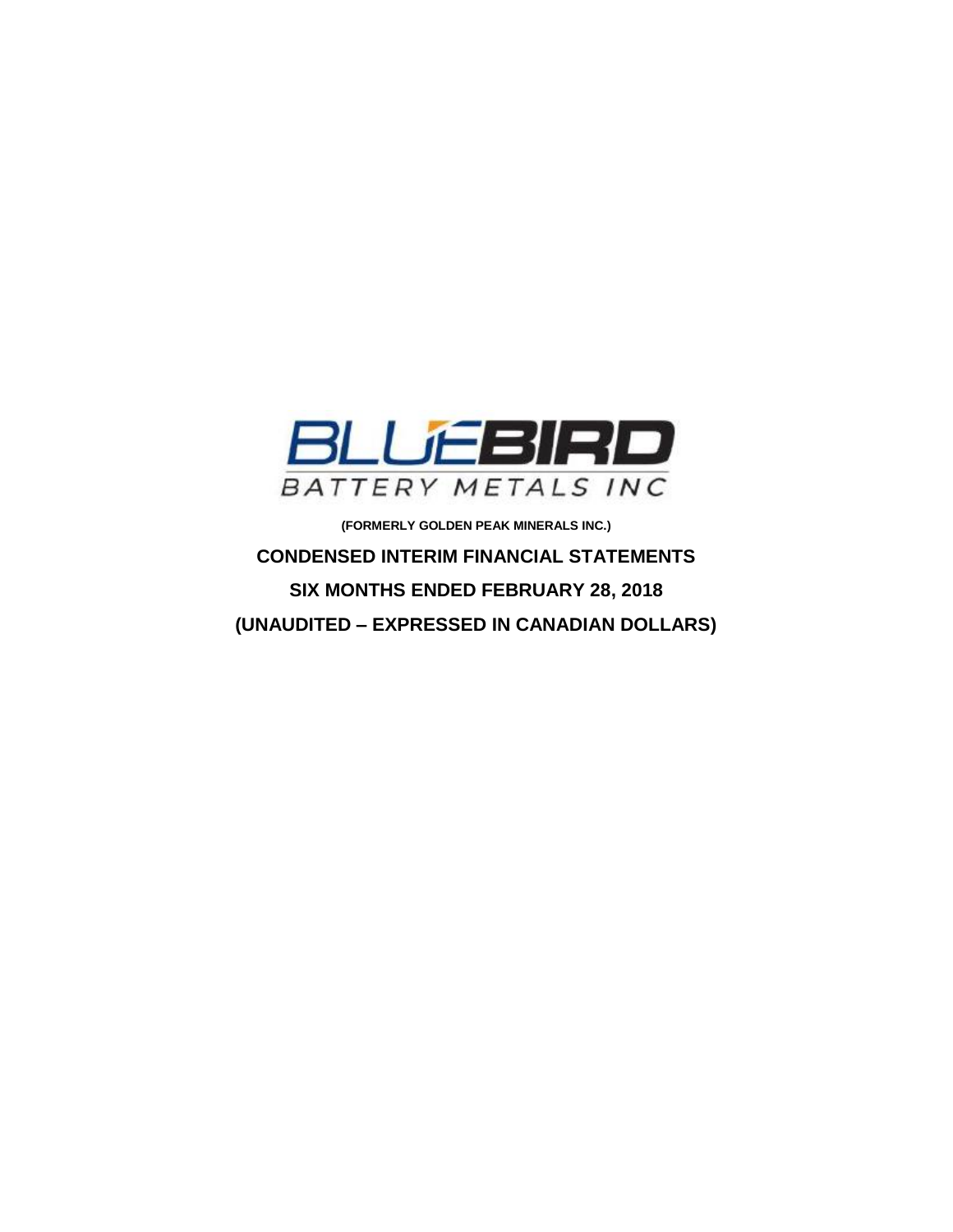# **NOTICE OF NO AUDITOR REVIEW OF CONDENSED INTERIM FINANCIAL STATEMENTS**

Under National Instrument 51-102, Part 4, subsection 4.3(3) (a), if an auditor has not performed a review of the condensed interim financial statements they must be accompanied by a notice indicating that the condensed interim financial statements have not been reviewed by an auditor.

The accompanying unaudited condensed interim financial statements of the Company have been prepared by and are the responsibility of the Company's management.

The Company's independent auditor has not performed a review of these condensed interim financial statements in accordance with standards established by the Chartered Professional Accountants of Canada for a review of condensed interim financial statements by an entity's auditor.

April 27, 2018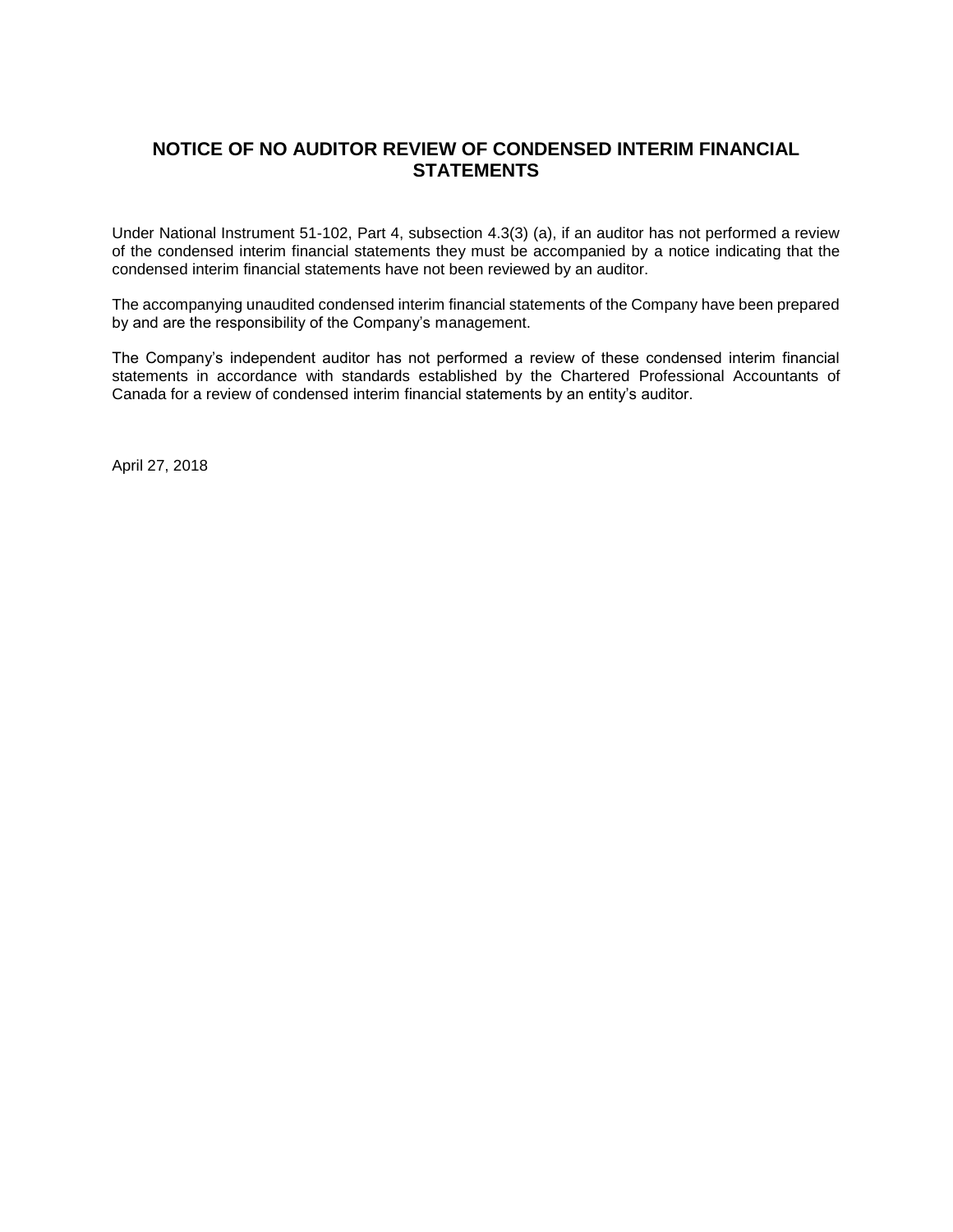### **BLUEBIRD BATTERY METALS INC. (formerly Golden Peak Minerals Inc.) Condensed Interim Statements of Financial Position (Unaudited – Expressed in Canadian Dollars)**

|                                                         | February 28,<br>2018 |     | August 31,<br>2017 |
|---------------------------------------------------------|----------------------|-----|--------------------|
| <b>ASSETS</b>                                           |                      |     |                    |
| Current                                                 |                      |     |                    |
| \$<br>Cash                                              | 1,359,452            | \$  | 178,018            |
| Amounts receivable                                      | 34,559               |     | 63,854             |
| Prepaid expenses                                        | 16,179               |     | 11,887             |
|                                                         | 1,410,190            |     | 253,759            |
| Deposit (Note 12)                                       | 25,000               |     |                    |
| Exploration and evaluation assets (Note 6)              | 910,369              |     | 4,111,404          |
| \$                                                      | 2,345,559            | \$  | 4,365,163          |
| <b>Liabilities</b><br>Current                           |                      |     |                    |
| \$<br>Accounts payable and accrued liabilities (Note 7) | 415,279              | -\$ | 191,701            |
| Other liability (Note 8)                                |                      |     | 25,338             |
|                                                         | 415,279              |     | 217,039            |
| <b>Shareholders' Equity</b>                             |                      |     |                    |
| Share capital (Note 9)                                  | 8,176,437            |     | 6,644,799          |
| Obligation to issue shares (Note 6)                     | 511,500              |     |                    |
| Contributed surplus                                     | 912,273              |     | 839,716            |
| <b>Deficit</b>                                          | (7,669,930)          |     | (3,336,391)        |
|                                                         | 1,930,280            |     | 4,148,124          |
| \$                                                      | 2,345,559            | \$  | 4,365,163          |

Going Concern (Note 2) Commitments (Notes 6 and 8) Subsequent Events (Note 12)

Authorized for issuance on behalf of the Board on April 27, 2018:

 *"Peter Ball"* Director

 *"Dominic Verdejo"* Director

The accompanying notes are an integral part of these condensed interim financial statements. 1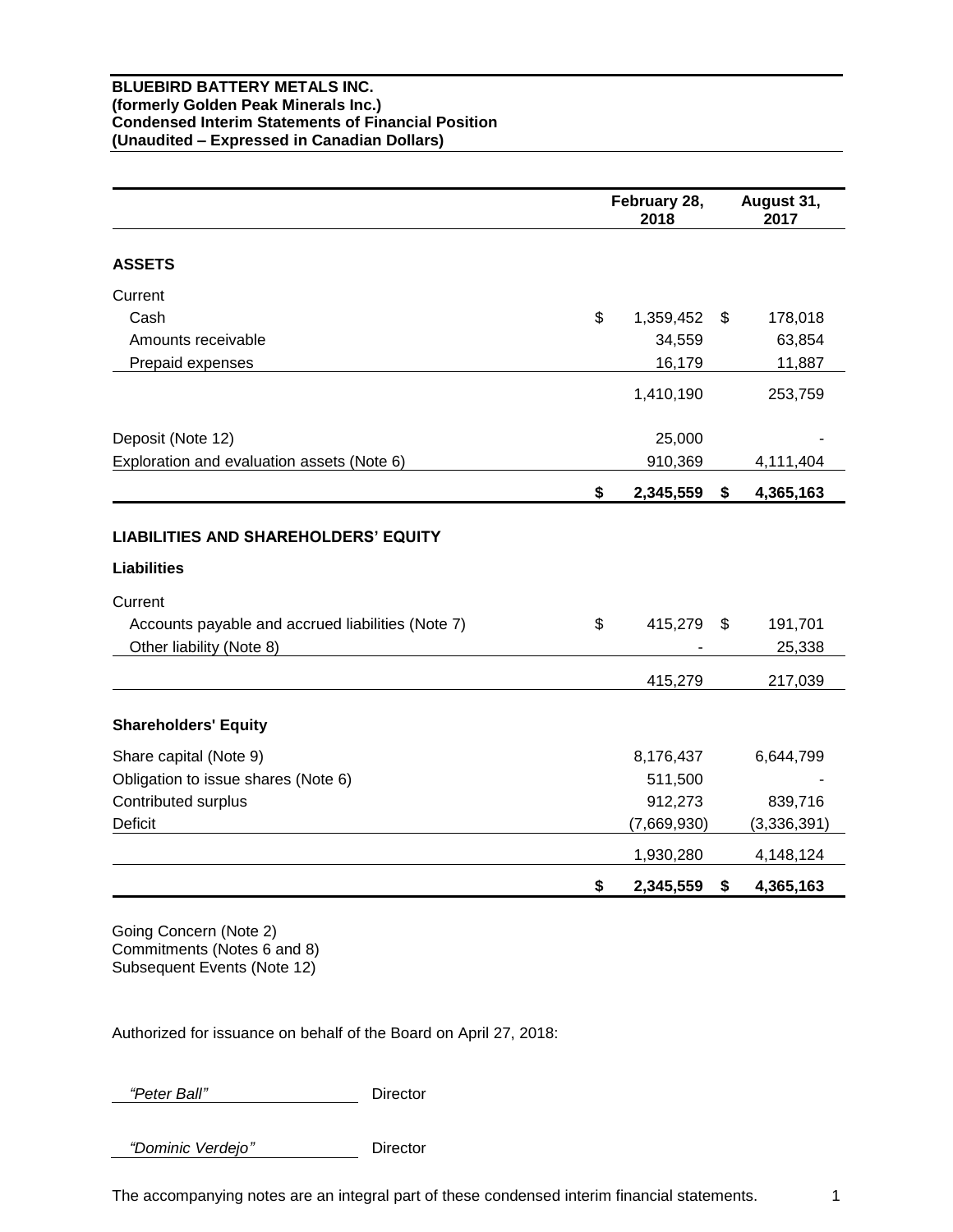### **BLUEBIRD BATTERY METALS INC. (formerly Golden Peak Minerals Inc.) Condensed Interim Statements of Comprehensive Loss (Unaudited – Expressed in Canadian Dollars)**

|                                                                                                                | <b>Three Months Ended</b> |                      |  | <b>Six Months Ended</b> |                      |                      |
|----------------------------------------------------------------------------------------------------------------|---------------------------|----------------------|--|-------------------------|----------------------|----------------------|
|                                                                                                                |                           | February 28,<br>2018 |  | February 28,<br>2017    | February 28,<br>2018 | February 28,<br>2017 |
| <b>Expenses</b>                                                                                                |                           |                      |  |                         |                      |                      |
| Consulting fees                                                                                                | \$                        | 219,917 \$           |  | 90,508 \$               | 322,444 \$           | 164,008              |
| Management fees (Note 7)                                                                                       |                           | 20,000               |  | 45,000                  | 35,000               | 73,250               |
| Office and general                                                                                             |                           | 7,120                |  | 11,036                  | 14,405               | 12,120               |
| Professional fees                                                                                              |                           | 12,218               |  |                         | 12,218               | 1,411                |
| Rent (Note 7)                                                                                                  |                           | 9,000                |  | 6,800                   | 18,000               | 6,800                |
| Share-based payments (Note 9)                                                                                  |                           |                      |  |                         |                      | 12,550               |
| Shareholder communications and investor relations                                                              |                           | 910                  |  | 44,462                  | 9,145                | 77,505               |
| Transfer agent and filing fees                                                                                 |                           | 9,682                |  | 19,243                  | 12,234               | 69,651               |
| Travel                                                                                                         |                           | 1,452                |  | 8,687                   | 1,452                | 8,687                |
| <b>Loss Before Other Items</b>                                                                                 |                           | (280, 299)           |  | (225, 736)              | (424, 898)           | (425, 982)           |
| <b>Other Items</b>                                                                                             |                           |                      |  |                         |                      |                      |
| Part XII.6 tax and penalties (Note 8)                                                                          |                           |                      |  | (1, 463)                | (57)                 | (1,907)              |
| Loss on settlement of accounts payable (Note 9)<br>Impairment of exploration and evaluation assets<br>(Note 6) |                           | (3,933,922)          |  |                         | (3,933,922)          | (107, 333)           |
| Other income (Note 8)                                                                                          |                           |                      |  | 146,120                 | 25.338               | 146,120              |
|                                                                                                                |                           | (3,933,922)          |  | 144,657                 | (3,908,641)          | 36,880               |
| Net Loss and Comprehensive Loss for the Period                                                                 | \$                        | $(4,214,221)$ \$     |  | $(81,079)$ \$           | $(4,333,539)$ \$     | (389, 102)           |
| Loss per Share - Basic and Diluted                                                                             | \$                        | $(0.23)$ \$          |  | $(0.01)$ \$             | $(0.24)$ \$          | (0.04)               |
| <b>Weighted Average Number of Common Shares</b><br>Outstanding                                                 |                           | 18,246,186           |  | 10,767,079              | 18,246,186           | 8,942,842            |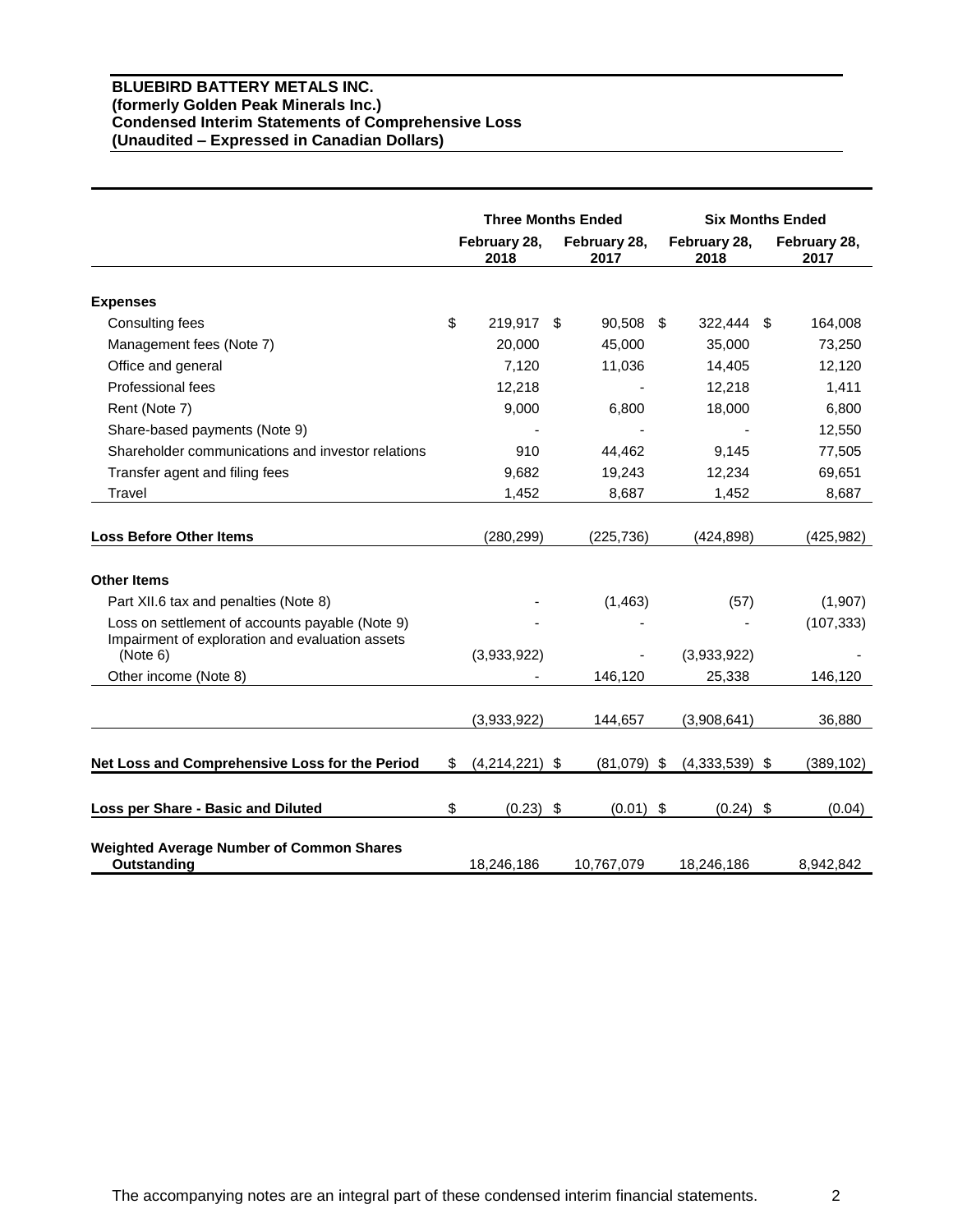### **BLUEBIRD BATTERY METALS INC. (formerly Golden Peak Minerals Inc.) Condensed Interim Statements of Changes in Equity (Unaudited – Expressed in Canadian Dollars)**

|                                                     | <b>Share Capital</b>              |    |                      |   |                                         |    |                                      |     |                |    |               |
|-----------------------------------------------------|-----------------------------------|----|----------------------|---|-----------------------------------------|----|--------------------------------------|-----|----------------|----|---------------|
|                                                     | <b>Number of</b><br><b>Shares</b> |    | <b>Share Capital</b> |   | Obligation<br>to Issue<br><b>Shares</b> |    | <b>Contributed</b><br><b>Surplus</b> |     | <b>Deficit</b> |    | <b>Total</b>  |
| Balance, August 31, 2016                            | 1,916,501                         | S. | 1,487,628            | S |                                         | S. | 219,332                              | -SS | (1,584,974)    | S. | 121,986       |
| Private placements                                  | 8,189,656                         |    | 2,511,498            |   |                                         |    |                                      |     |                |    | 2,511,498     |
| Share issuance costs                                |                                   |    | (338, 534)           |   |                                         |    | 126,231                              |     |                |    | (212, 303)    |
| Shares issued for exploration and evaluation assets | 3,600,000                         |    | 1,502,500            |   |                                         |    |                                      |     |                |    | 1,502,500     |
| Shares issued for settlement of accounts payable    | 186,296                           |    | 81,970               |   |                                         |    | 75,663                               |     |                |    | 157,633       |
| Warrants exercised                                  | 37,500                            |    | 7,500                |   |                                         |    |                                      |     |                |    | 7,500         |
| Stock options granted                               |                                   |    |                      |   |                                         |    | 12,550                               |     |                |    | 12,550        |
| Net loss and comprehensive loss for the period      |                                   |    |                      |   |                                         |    |                                      |     | (389, 102)     |    | (389, 102)    |
| Balance, February 28, 2017                          | 13,929,953                        |    | 5,252,562            |   |                                         |    | 433,776                              |     | (1,974,076)    |    | 3,712,262     |
| Shares issued for exploration and evaluation assets | 3,425,000                         |    | 1,289,000            |   |                                         |    |                                      |     |                |    | 1,289,000     |
| Warrants exercised                                  | 462,500                           |    | 92,500               |   |                                         |    |                                      |     |                |    | 92,500        |
| Stock options exercised                             | 38,000                            |    | 10,737               |   |                                         |    | (3, 137)                             |     |                |    | 7,600         |
| Stock options granted                               |                                   |    |                      |   |                                         |    | 409,077                              |     |                |    | 409,077       |
| Net loss and comprehensive loss for the period      |                                   |    |                      |   |                                         |    |                                      |     | (1,362,315)    |    | (1,362,315)   |
| Balance, August 31, 2017                            | 17,855,453                        |    | 6,644,799            |   |                                         |    | 839,716                              |     | (3,336,391)    |    | 4,148,124     |
| Private placements                                  | 14,144,546                        |    | 1,697,346            |   |                                         |    |                                      |     |                |    | 1,697,346     |
| Share issuance costs                                |                                   |    | (165, 708)           |   |                                         |    | 72,557                               |     |                |    | (93, 151)     |
| Obligation to issue shares                          |                                   |    |                      |   | 511,500                                 |    |                                      |     |                |    | 511,500       |
| Net loss and comprehensive loss for the period      |                                   |    |                      |   |                                         |    |                                      |     | (4, 333, 539)  |    | (4, 333, 539) |
| Balance, February 28, 2018                          | 31,999,999                        | S. | 8,176,437            | S | 511,500                                 | \$ | 912,273                              | S   | (7,669,930)    | S  | 1,930,280     |

The accompanying notes are an integral part of these condensed interim financial statements. 3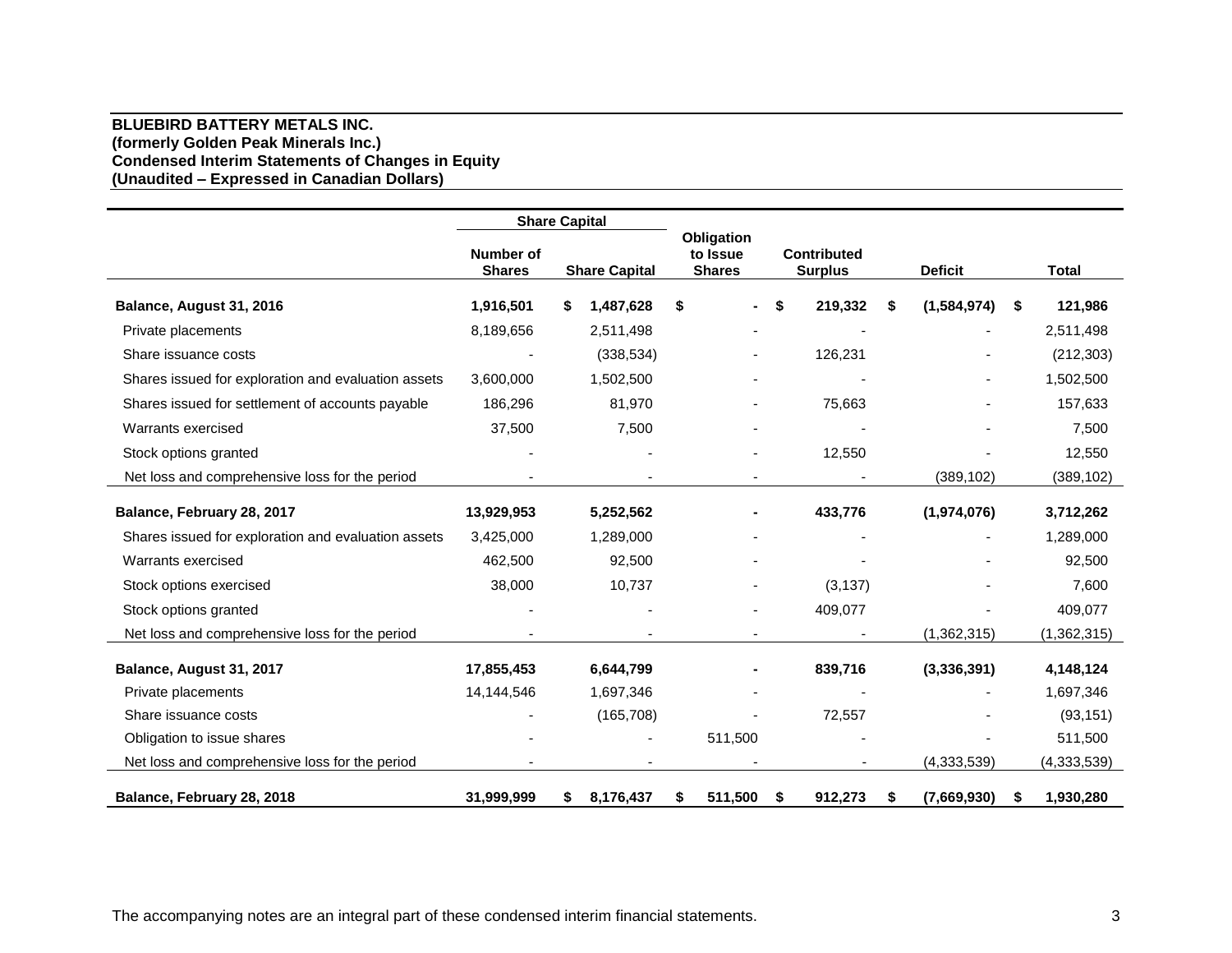### **BLUEBIRD BATTERY METALS INC. (formerly Golden Peak Minerals Inc.) Condensed Interim Statements of Cash Flows For the Six Months Ended (Unaudited – Expressed in Canadian Dollars)**

|                                                                                                                           | February 28,<br>2018   | February 28,<br>2017 |
|---------------------------------------------------------------------------------------------------------------------------|------------------------|----------------------|
| <b>Operating Activities</b>                                                                                               |                        |                      |
| Net loss for the period                                                                                                   | \$<br>$(4,333,539)$ \$ | (389, 102)           |
| Items not involving cash:                                                                                                 |                        |                      |
| Loss on settlement of accounts payable                                                                                    |                        | 107,333              |
| Impairment of exploration and evaluation assets                                                                           | 3,933,922              |                      |
| Other income                                                                                                              | (25, 338)              | (146, 120)           |
| Share-based payments                                                                                                      |                        | 12,550               |
| Changes in non-cash working capital balances:                                                                             |                        |                      |
| Amounts receivable                                                                                                        | 29,295                 | (60, 735)            |
| Prepaid expenses                                                                                                          | (29, 292)              | (217, 308)           |
| Accounts payable and accrued liabilities                                                                                  | 131,721                | (101, 173)           |
| <b>Cash Used in Operating Activities</b>                                                                                  | (293, 231)             | (794,555)            |
| <b>Investing Activity</b>                                                                                                 |                        |                      |
| Exploration and evaluation asset expenditures                                                                             | (129, 530)             | (922, 539)           |
| <b>Cash Used in Investing Activity</b>                                                                                    | (129, 530)             | (922, 539)           |
| <b>Financing Activities</b>                                                                                               |                        |                      |
| Shares issued for cash                                                                                                    | 1,697,346              | 2,822,448            |
| Share issuance costs                                                                                                      | (93, 151)              | (212, 303)           |
| <b>Cash Provided by Financing Activities</b>                                                                              | 1,604,195              | 2,610,145            |
| <b>Change in Cash</b>                                                                                                     | 1,181,434              | 893,051              |
| <b>Cash, Beginning of Period</b>                                                                                          | 178,018                | 170                  |
| <b>Cash, End of Period</b>                                                                                                | \$<br>1,359,452        | \$<br>893,221        |
|                                                                                                                           |                        |                      |
| <b>Non-Cash Transactions and Supplemental Disclosures</b><br>Exploration and evaluation expenditures included in accounts |                        |                      |
| payable (beginning of period)                                                                                             | \$<br>89,691           | \$<br>25,000         |
| Exploration and evaluation expenditures included in accounts                                                              |                        |                      |
| payable (end of period)<br>Shares issued for exploration and evaluation assets (Notes 6                                   | \$<br>181,548          | \$<br>122,011        |
| and $9)$                                                                                                                  | \$                     | \$<br>1,502,500      |
| Shares and units issued for accounts payable                                                                              | \$                     | \$<br>157,663        |
| Interest paid                                                                                                             | \$                     | \$                   |
| Income taxes paid                                                                                                         | \$                     | \$                   |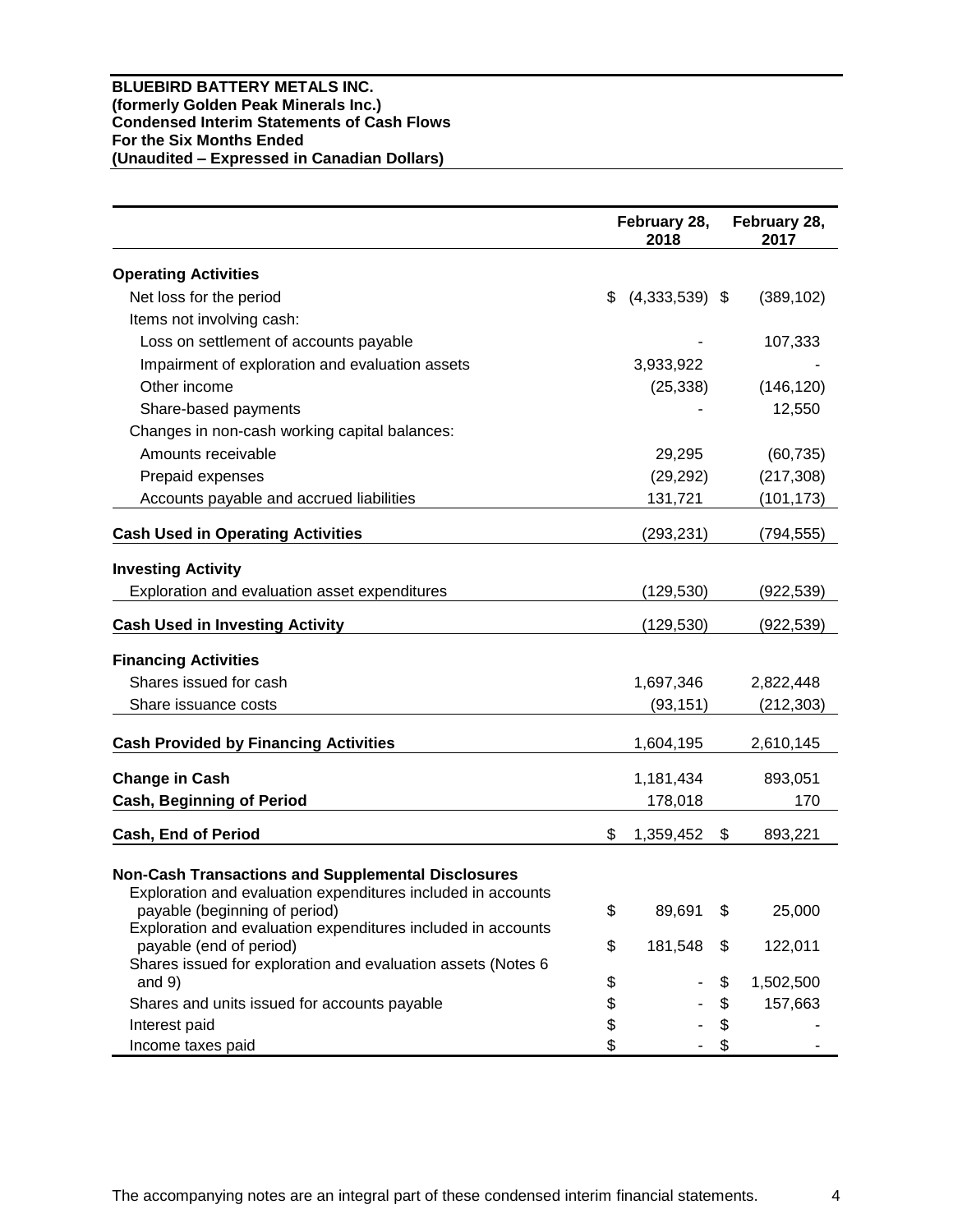# **1. NATURE AND CONTINUANCE OF OPERATIONS**

BlueBird Battery Metals Inc. (formerly Golden Peak Minerals Inc.) (the "Company") is an exploration stage company incorporated pursuant to the British Columbia *Business Corporations Act* on March 31, 2011. The principal business of the Company is the identification, evaluation and acquisition of mineral properties, as well as exploration of mineral properties once acquired. The Company changed its name from Golden Peak Minerals Inc. to BlueBird Battery Metals Inc. on April 17, 2018. The Company's shares are listed for trading on the TSX Venture Exchange ("TSX-V") under the symbol "BATT" and on the OTCQB under the symbol "GPKMF". The address of the Company's corporate office and its principal place of business is 1680 – 200 Burrard Street, Vancouver, British Columbia, Canada, V6C 3L6.

# **2. GOING CONCERN**

These condensed interim financial statements have been prepared on the basis of accounting principles applicable to a going concern, which assumes that the Company will continue in operation for the foreseeable future and will be able to realize its assets and discharge its liabilities in the normal course of operations.

The Company incurred a net loss of \$4,333,539 for the six months ended February 28, 2018 (2017 - \$389,102) and has an accumulated deficit of \$7,669,930 at February 28, 2018 (August 31, 2017 - \$3,336,391). These factors indicate the existence of a material uncertainty that may cast significant doubt about the Company's ability to continue as a going concern.

The Company's ability to continue its operations and to realize assets at their carrying values is dependent upon its ability to fund its existing acquisition and exploration commitments on its exploration and evaluation assets when they come due, which would cease to exist if the Company decides to terminate its commitments, and to cover its operating costs. The Company may be able to generate working capital to fund its operations by the sale of its exploration and evaluation assets or raising additional capital through equity markets. However, there is no assurance it will be able to raise funds in the future. These condensed interim financial statements do not give effect to any adjustments required to realize its assets and discharge its liabilities in other than the normal course of business and at amounts different from those reflected in the accompanying condensed interim financial statements.

# **3. BASIS OF PREPARATION**

a) Statement of compliance

The condensed interim financial statements of the Company have been prepared in accordance with International Accounting Standard 34 *Interim Financial Reporting*.

The condensed interim financial statements of the Company should be read in conjunction with the Company's 2017 annual financial statements that have been prepared in accordance with International Financial Reporting Standards, as issued by the International Accounting Standards Board.

These condensed interim financial statements were reviewed by the Audit Committee and approved and authorized for issue by the Board of Directors on April 27, 2018.

b) Measurement basis

These condensed interim financial statements have been prepared under the historical cost basis, except for financial instruments classified as available-for-sale ("AFS") and fair value through profit or loss ("FVTPL"). These financial statements have been prepared under the accrual basis of accounting, except for cash flow information.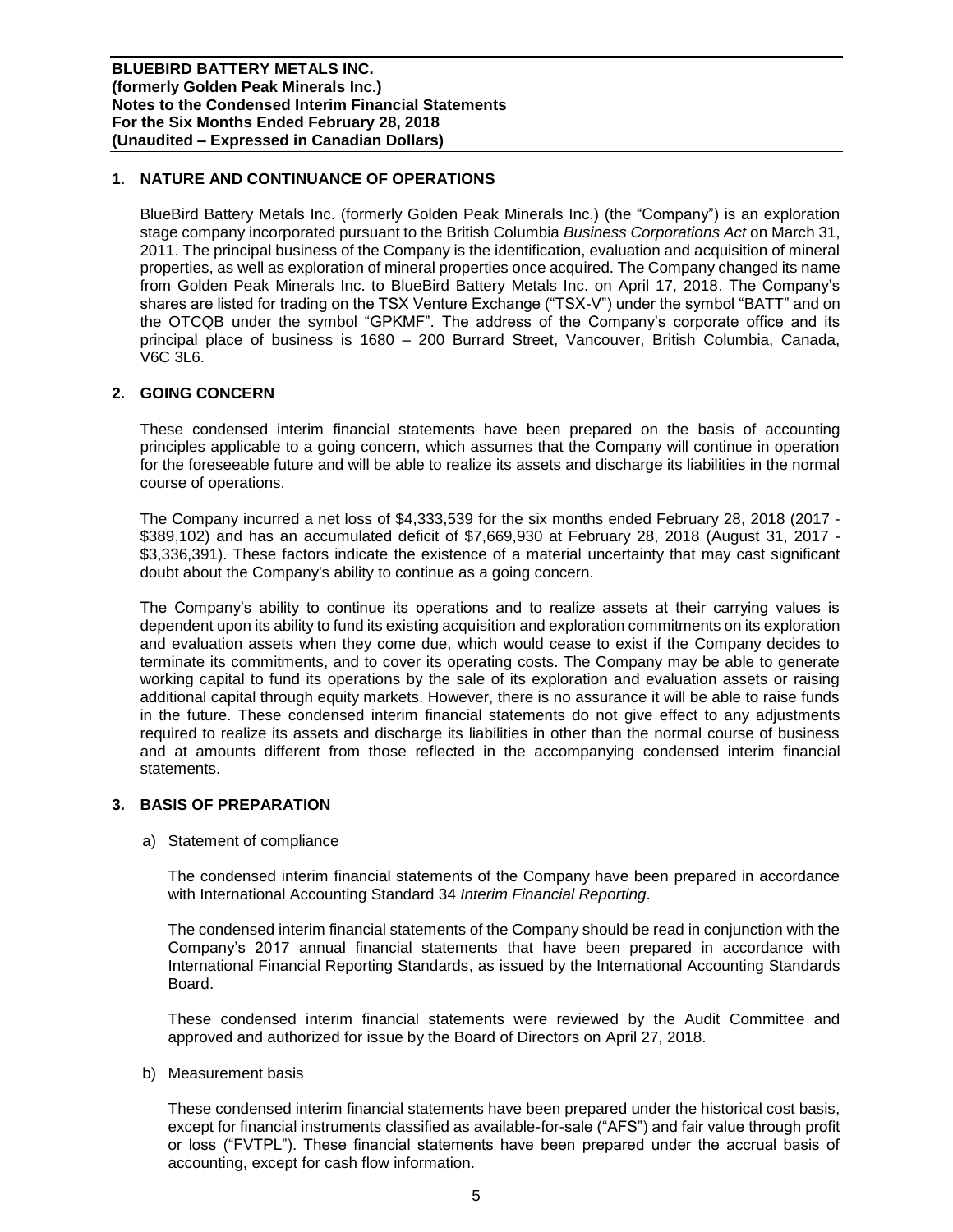# **4. SIGNIFICANT ACCOUNTING POLICIES**

The condensed interim financial statements have been prepared, for all periods presented, following the same accounting policies and methods of computation as described in Note 4 to the audited financial statements for the year ended August 31, 2017.

# **5. CRITICAL ACCOUNTING ESTIMATES AND JUDGMENTS**

The Company makes estimates and assumptions about the future that affect the reported amounts of assets and liabilities. Estimates and judgments are continually evaluated based on historical experience and other factors, including expectations of future events that are believed to be reasonable under the circumstances. In the future, actual experience may differ from these estimates and assumptions.

The effect of a change in an accounting estimate is recognized prospectively by including it in comprehensive income/loss in the year of the change, if the change affects that year only, or in the year of the change and future years, if the change affects both.

### Critical judgments in applying accounting policies

Information about critical judgments in applying accounting policies that have the most significant risk of causing material adjustment to the carrying amounts of assets and liabilities recognized in the condensed interim financial statements within the next financial year are discussed below.

a) Impairment of exploration and evaluation assets

The application of the Company's accounting policy for exploration and evaluation expenditures and impairment of the capitalized expenditures requires judgment in determining whether it is likely that future economic benefits will flow to the Company, which may be based on assumptions about future events or circumstances. Estimates and assumptions made may change if new information becomes available. If, after an expenditure is capitalized, information becomes available suggesting that the recovery of expenditure is unlikely, the amount capitalized is written off in profit or loss in the year the new information becomes available.

b) Title to mineral property interests

Although the Company has taken steps to verify title to mineral properties in which it has an interest, these procedures do not guarantee the Company's title. Such properties may be subject to prior agreements or transfers and title may be affected by undetected defects.

c) Income taxes

Significant judgment is required in determining the provision for income taxes. There are many transactions and calculations undertaken during the ordinary course of business for which the ultimate tax determination is uncertain. The Company recognizes liabilities and contingencies for anticipated tax audit issues based on the Company's current understanding of the tax law. For matters where it is probable that an adjustment will be made, the Company records its best estimate of the tax liability, including the related interest and penalties in the current tax provision. Management believes they have adequately provided for the probable outcome of these matters; however, the final outcome may result in a materially different outcome than the amount included in the tax liabilities.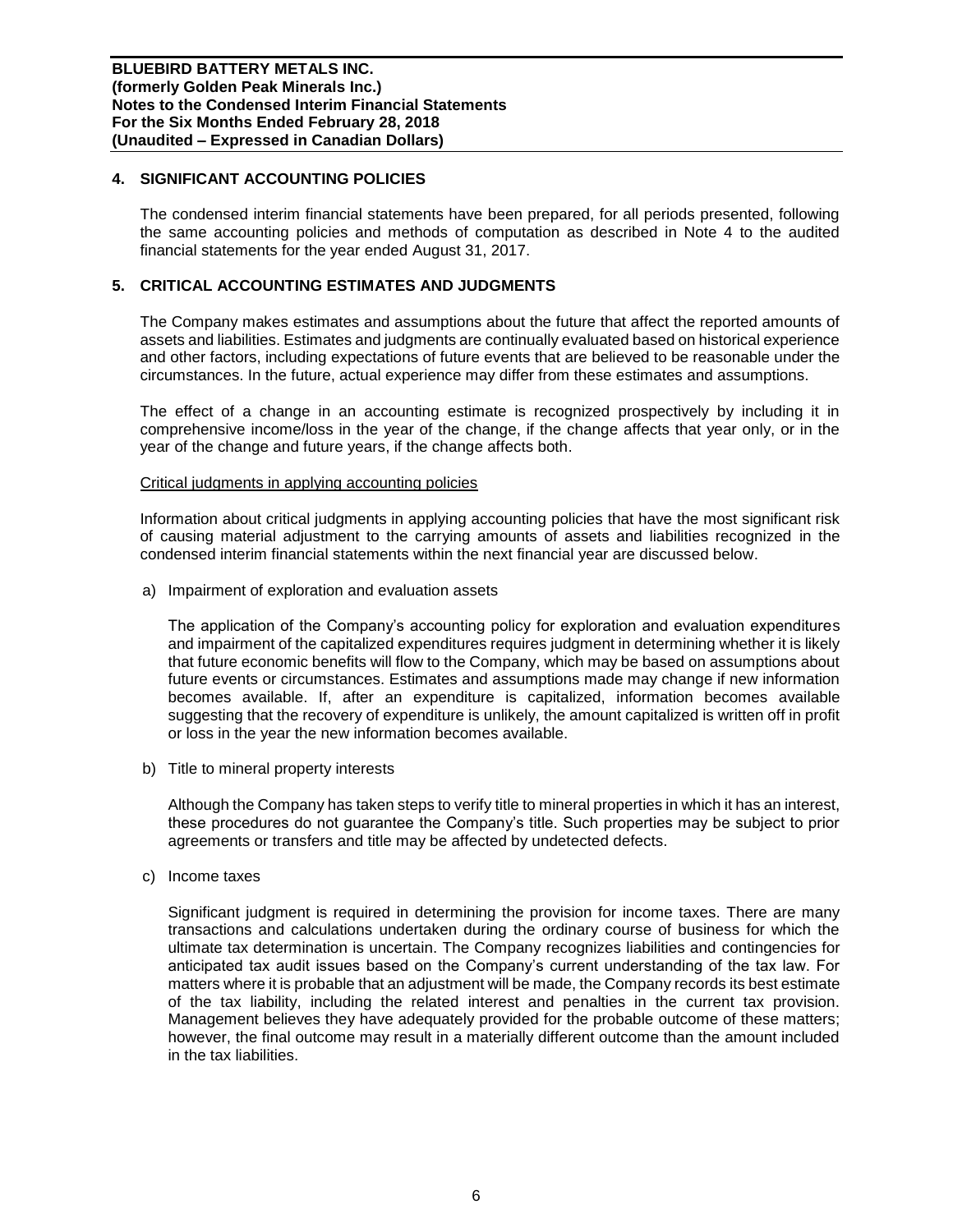# **5. CRITICAL ACCOUNTING ESTIMATES AND JUDGMENTS** (Continued)

*Critical judgments in applying accounting policies* (continued)

c) Income taxes (continued)

In addition, the Company recognizes deferred tax assets relating to tax losses carried forward to the extent that it is probable that taxable profit will be available against which a deductible temporary difference can be utilized. This is deemed to be the case when there are sufficient taxable temporary differences relating to the same taxation authority and the same taxable entity that are expected to reverse in the same year as the expected reversal of the deductible temporary difference, or in years into which a tax loss arising from the deferred tax asset can be carried back or forward. However, utilization of the tax losses also depends on the ability of the taxable entity to satisfy certain tests at the time the losses are recouped.

d) Going concern risk assessment

The Company's ability to continue its operations and to realize assets at their carrying values is dependent upon its ability to fund its existing acquisition and exploration commitments on its exploration and evaluation assets when they come due, which would cease to exist if the Company decides to terminate its commitments, and to cover its operating costs. The Company may be able to generate working capital to fund its operations by the sale of its exploration and evaluation assets or raising additional capital through equity markets. However, there is no assurance it will be able to raise funds in the future. These condensed interim financial statements do not give effect to any adjustments required to realize it assets and discharge its liabilities in other than the normal course of business and at amounts different from those reflected in the accompanying condensed interim financial statements.

#### *Key sources of estimation uncertainty*

The following are key assumptions concerning the future and other key sources of estimation uncertainty that have a significant risk of resulting in material adjustments to the condensed interim financial statements.

a) Decommissioning liabilities

Rehabilitation provisions have been created based on the Company's internal estimates. Assumptions, based on the current economic environment, have been made, which management believes are a reasonable basis upon which to estimate the future liability. These estimates take into account any material changes to the assumptions that occur when reviewed regularly by management. Estimates are reviewed annually and are based on current regulatory requirements. Significant changes in estimates of contamination, restoration standards and techniques will result in changes to provisions from year to year. Actual rehabilitation costs will ultimately depend on future market prices for the rehabilitation costs that will reflect the market condition at the time the rehabilitation costs are actually incurred.

The final cost of the currently recognized rehabilitation provisions may be higher or lower than currently provided for. As at February 28, 2018, the Company has no known rehabilitation requirements, and accordingly, no provision has been made.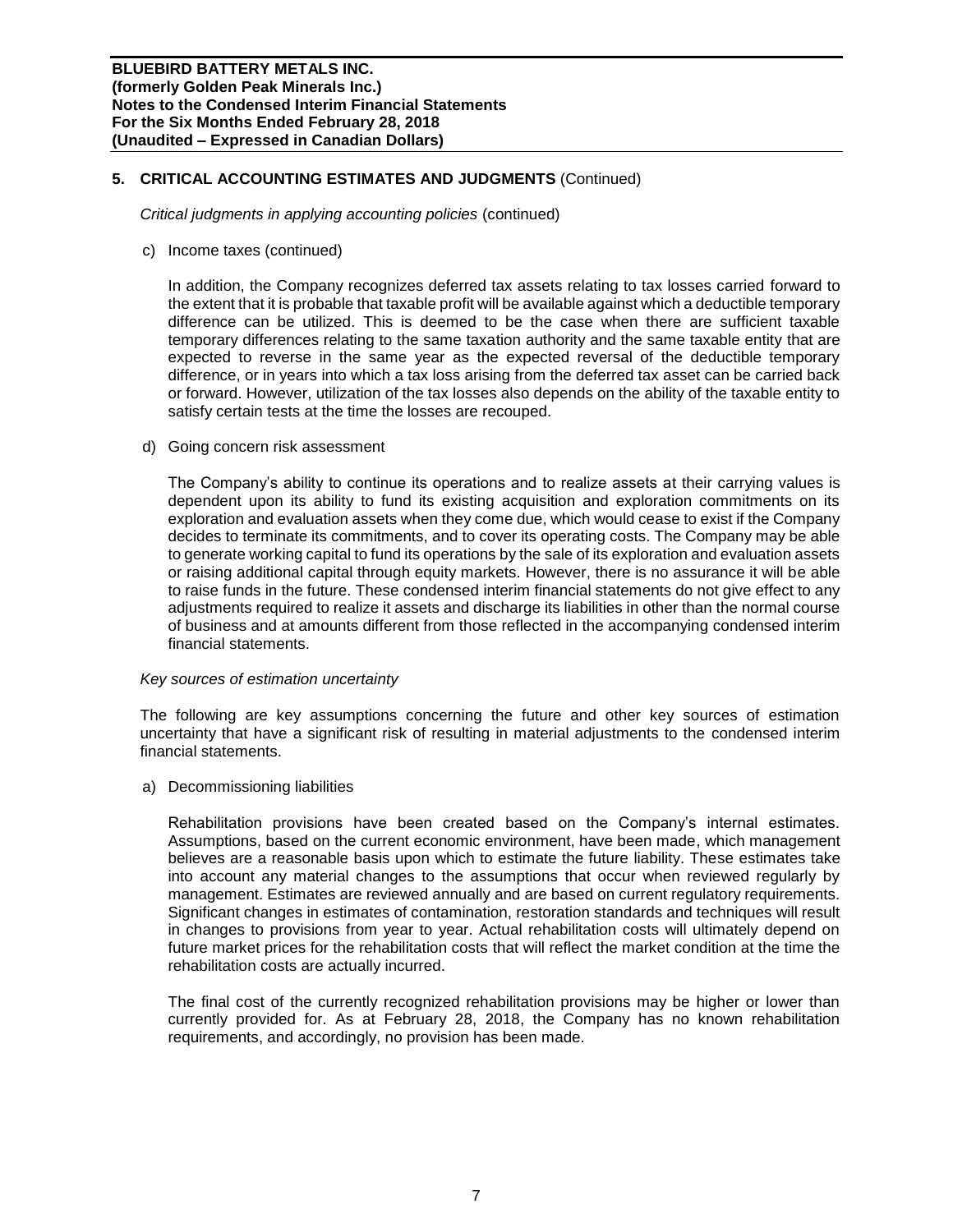# **5. CRITICAL ACCOUNTING ESTIMATES AND JUDGMENTS** (Continued)

*Key sources of estimation uncertainty* (continued)

b) Fair value of stock options granted

The Company uses the Black-Scholes option pricing model to value the stock options granted during the year. The Black-Scholes model was developed for use in estimating the fair value of traded options that have no vesting restrictions and are fully transferable. The model requires management to make estimates that are subjective and may not be representative of actual results. Changes in assumptions can materially affect estimates of fair values.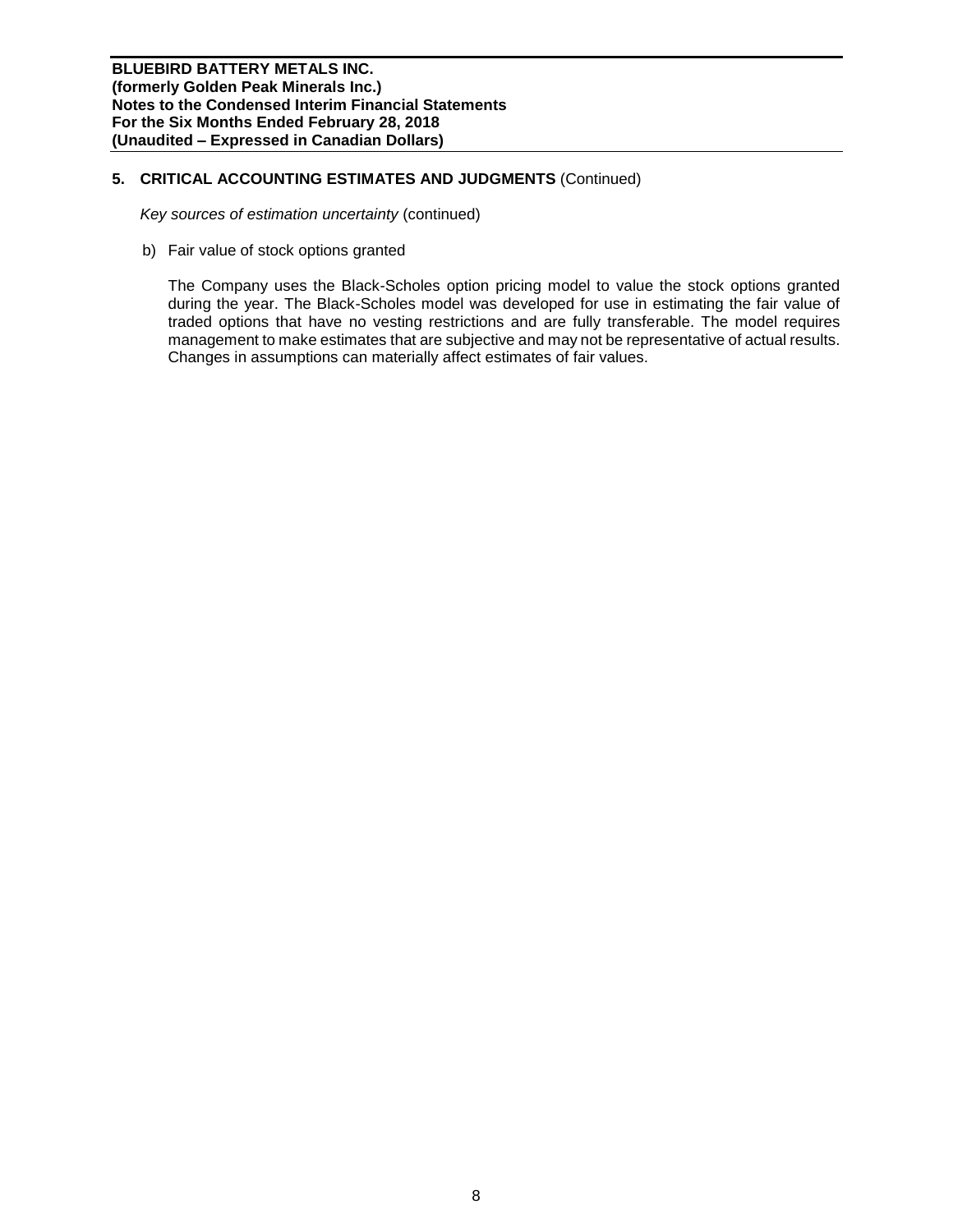# **6. EXPLORATION AND EVALUATION ASSETS**

Total costs incurred on exploration and evaluation asset are summarized as follows:

|                                                | Atikwa<br>Lake/Maybrun<br><b>Properties</b> | Hemlo<br><b>Property</b> | <b>Grenfell</b><br><b>Property</b> | Lac Lapointe<br><b>Property</b> |    | <b>Foubert Lake</b><br><b>Property</b> | Oyster<br><b>Property</b> | <b>Total</b>    |
|------------------------------------------------|---------------------------------------------|--------------------------|------------------------------------|---------------------------------|----|----------------------------------------|---------------------------|-----------------|
| <b>Acquisition Costs</b>                       |                                             |                          |                                    |                                 |    |                                        |                           |                 |
| Balance, August 31, 2016                       | \$<br>61,209                                | \$                       | \$                                 | \$<br>92,750                    | S  | 155,000                                | \$<br>60,000              | \$<br>368,959   |
| Acquisition and option payments (cash)         | 56,480                                      | 205,000                  | 50,000                             |                                 |    |                                        |                           | 311,480         |
| Acquisition and option payments (shares)       | 607,000                                     | 2,074,500                | 110,000                            |                                 |    |                                        |                           | 2,791,500       |
| Claim costs                                    | 1,264                                       | 10,522                   |                                    |                                 |    |                                        |                           | 11,786          |
| Impairment                                     |                                             |                          | (160,000)                          | (92, 750)                       |    | (155,000)                              | (60,000)                  | (467, 750)      |
| Balance, August 31, 2017                       | 725,953                                     | 2,290,022                |                                    |                                 |    |                                        |                           | 3,015,975       |
| Option payments (shares)                       |                                             | 511,500                  |                                    |                                 |    |                                        |                           | 511,500         |
| Claim costs                                    | 1,331                                       | 1,016                    |                                    |                                 |    |                                        |                           | 2,347           |
| Impairment                                     | (17,000)                                    | (2,802,538)              |                                    |                                 |    |                                        |                           | (2,819,538)     |
| Balance, February 28, 2018                     | \$<br>710,284                               | \$                       | \$                                 | \$                              | \$ |                                        | \$                        | \$<br>710,284   |
| <b>Deferred Exploration Expenditures</b>       |                                             |                          |                                    |                                 |    |                                        |                           |                 |
| Balance, August 31, 2016                       | \$                                          | \$                       | \$                                 | 25,000                          | \$ |                                        |                           | \$<br>25,000    |
| Camp and other                                 | 72,223                                      | 438,161                  | 80,173                             |                                 |    |                                        |                           | 590,557         |
| Geological                                     | 108,823                                     | 346,460                  | 10,500                             | 149,147                         |    |                                        |                           | 614,930         |
| Geophysics                                     |                                             | 129,762                  |                                    |                                 |    |                                        |                           | 129,762         |
| Impairment                                     |                                             |                          | (90, 673)                          | (174, 147)                      |    |                                        |                           | (264, 820)      |
| Balance, August 31, 2017                       | 181,046                                     | 914,383                  |                                    |                                 |    |                                        |                           | 1,095,429       |
| Camp and other                                 |                                             | 15,100                   |                                    |                                 |    |                                        |                           | 15,100          |
| Geological                                     | 31,667                                      | 13,750                   |                                    |                                 |    |                                        |                           | 45,417          |
| Geophysics                                     |                                             | 158,523                  |                                    |                                 |    |                                        |                           | 158,523         |
| Impairment                                     | (12, 628)                                   | (1, 101, 756)            |                                    |                                 |    |                                        |                           | (1, 114, 384)   |
| Balance, February 28, 2018                     | \$<br>200,085                               | \$                       | \$                                 | \$<br>$\overline{\phantom{0}}$  | \$ |                                        | \$                        | \$<br>200,085   |
| <b>Total Exploration and Evaluation Assets</b> |                                             |                          |                                    |                                 |    |                                        |                           |                 |
| Balance, August 31, 2017                       | \$<br>906,999                               | \$<br>3,204,405          | \$                                 | \$                              | \$ |                                        | \$                        | \$<br>4,111,404 |
| Balance, February 28, 2018                     | \$<br>910,369                               | \$                       | \$                                 | \$                              | \$ |                                        | \$                        | \$<br>910.369   |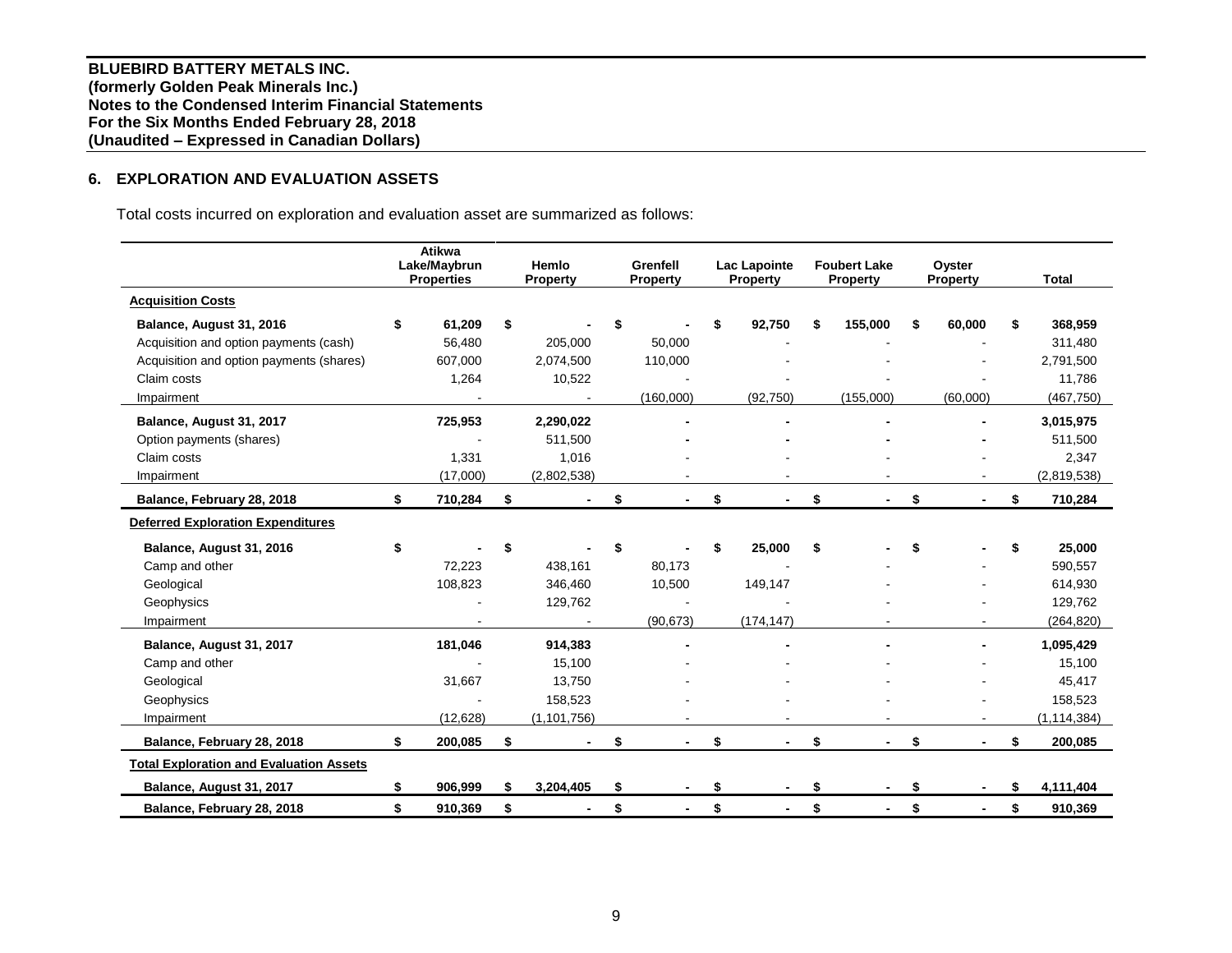a) Atikwa Lake / Maybrun Properties

On February 4, 2016, the Company entered into an agreement to acquire a 100% undivided interest in 20 mineral claims located in Ontario. As consideration, the Company issued 75,000 common shares of the Company at a value of \$60,000.

In March 2017, an additional 5 claims were acquired for \$6,480.

On April 7, 2017, the Company entered into an agreement to acquire a 100% interest in the Maybrun Property located in Ontario. As consideration, the Company issued 1,200,000 common shares at a value of \$600,000 and paid \$40,000 in cash.

The vendors retain a 2% net smelter return royalty ("NSR") on the property. The Company has the option to purchase 1% of the 2% NSR (one-half) at a price of \$1,000,000.

On June 19, 2017, the Company entered into an option agreement to acquire additional claims on the Atikwa Lake Property. Under the terms of the option agreement, the Company could earn a 100% interest by making payments as follows:

- Issuing 25,000 common shares of the Company (issued) and making a cash payment of \$10,000 (paid) upon approval by the TSX-V;
- Issuing 25,000 common shares of the Company and making a cash payment of \$25,000 by June 23, 2018;
- Issuing 50,000 common shares of the Company and making a cash payment of \$35,000 by June 23, 2019; and
- Issuing 85,000 common shares of the Company and making a cash payment of \$60,000 by June 23, 2020.

The Company was also required to incur exploration expenditures on the additional claims as follows:

- \$50,000 on or before June 19, 2018;
- An additional \$75,000 on or before June 19, 2019; and
- An additional \$150,000 on or before June 19, 2020.

The vendors retained a 2% NSR on the property. The Company had the option to purchase 1% of the 2% NSR (one-half) at a price of \$1,000,000.

Subsequent to February 28, 2018, the Company provided termination notice to the vendors of the June 19, 2017 option agreement. The Company recorded an impairment of \$26,628 as a result of the termination.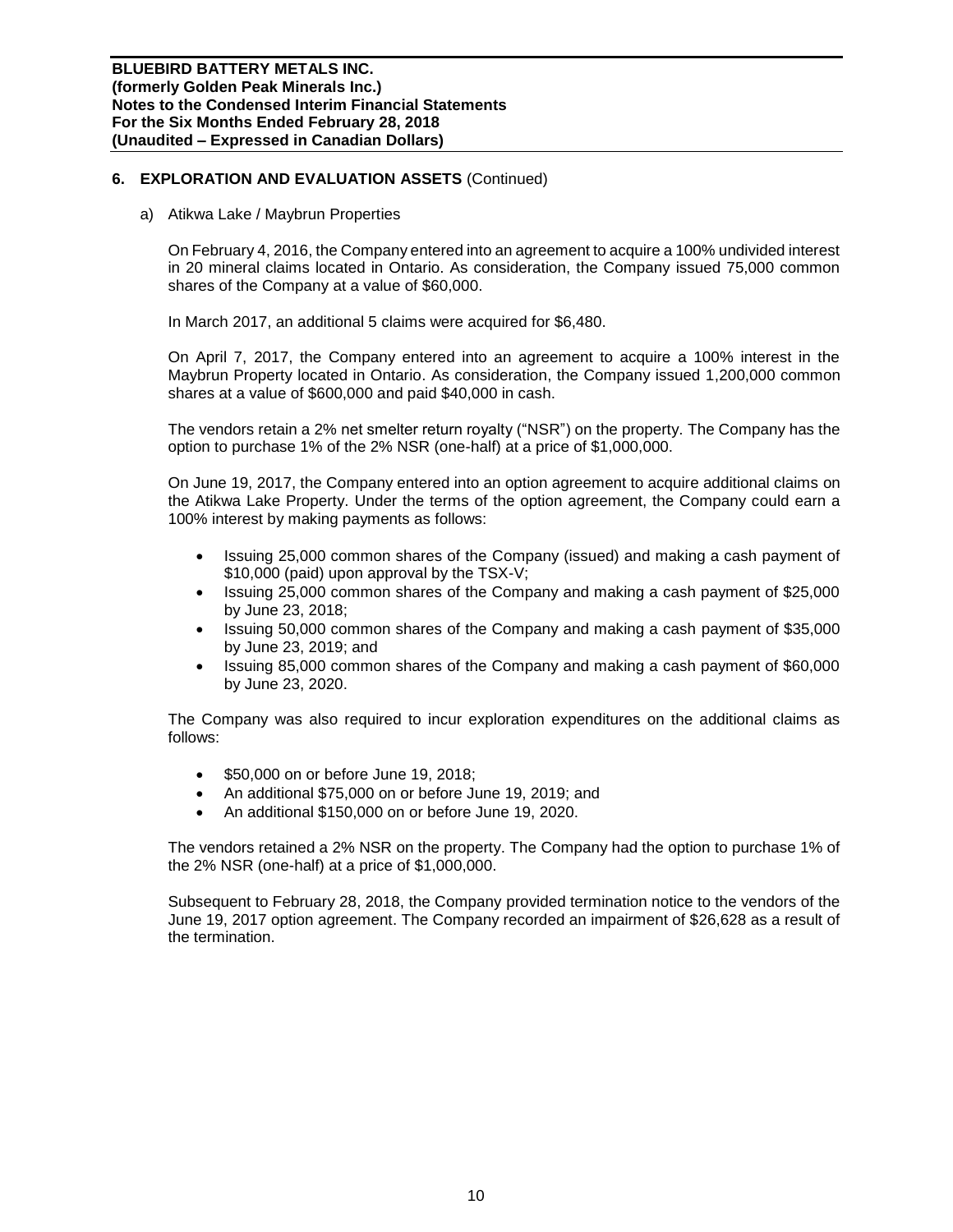### b) Hemlo Properties

#### Heikki Property

On October 28, 2016, and as amended November 17, 2017, the Company entered into four option agreements to acquire the Esa, Kulta, Seija and Soturi properties, collectively the Heikki Property, located in Ontario. Under the terms of the option agreement, the Company can earn a 100% interest by making payments as follows:

- Issuing 2,600,000 common shares of the Company (issued) and making a cash payment of \$105,000 (paid) upon approval by the TSX-V;
- Issuing 3,100,000 common shares of the Company by January 31, 2018; and
- Issuing 1,750,000 common shares of the Company by November 17, 2018.

The vendors retain a 3% NSR on each of the four properties. The Company has the option to purchase 1% of the 3% NSR (one-third) at a price of \$500,000.

Subsequent to February 28, 2018, the Company provided termination notice to the vendors of the Heikki Property. The Company recorded an obligation to issue shares of \$511,500 in relation to the January 31, 2018 payment. The Company recorded an impairment of \$2,625,499 as a result of the termination.

#### Hemlo East

On January 27, 2017, the Company entered into an option agreement to acquire the Hemlo East Property, located in Ontario. Under the terms of the option agreement, the Company could earn a 100% interest by making payments as follows:

- Issuing 750,000 common shares of the Company (issued and valued at \$352,500) and making a cash payment of \$100,000 (paid) upon approval by the TSX-V;
- Issuing 500,000 common shares of the Company and making a cash payment of \$100,000 by February 8, 2018;
- Issuing 500,000 common shares of the Company and making a cash payment of \$100,000 by February 8, 2019; and
- Issuing 500,000 common shares of the Company and making a cash payment of \$40,000 by February 8, 2020.

The Company was also required to incur exploration expenditures on the property as follows:

- \$600,000 on or before January 27, 2018;
- An additional \$600,000 on or before January 27, 2019; and
- An additional \$600,000 on or before January 27, 2020.

The vendor retained a 2.5% NSR on the property. The Company had the option to purchase 0.5% of the 2.5% NSR (one-fifth) at a price of US \$1,000,000.

On January 31, 2018, the Company provided termination notice to the vendor of the Hemlo East Property. The Company recorded an impairment of \$591,195 as a result of the termination.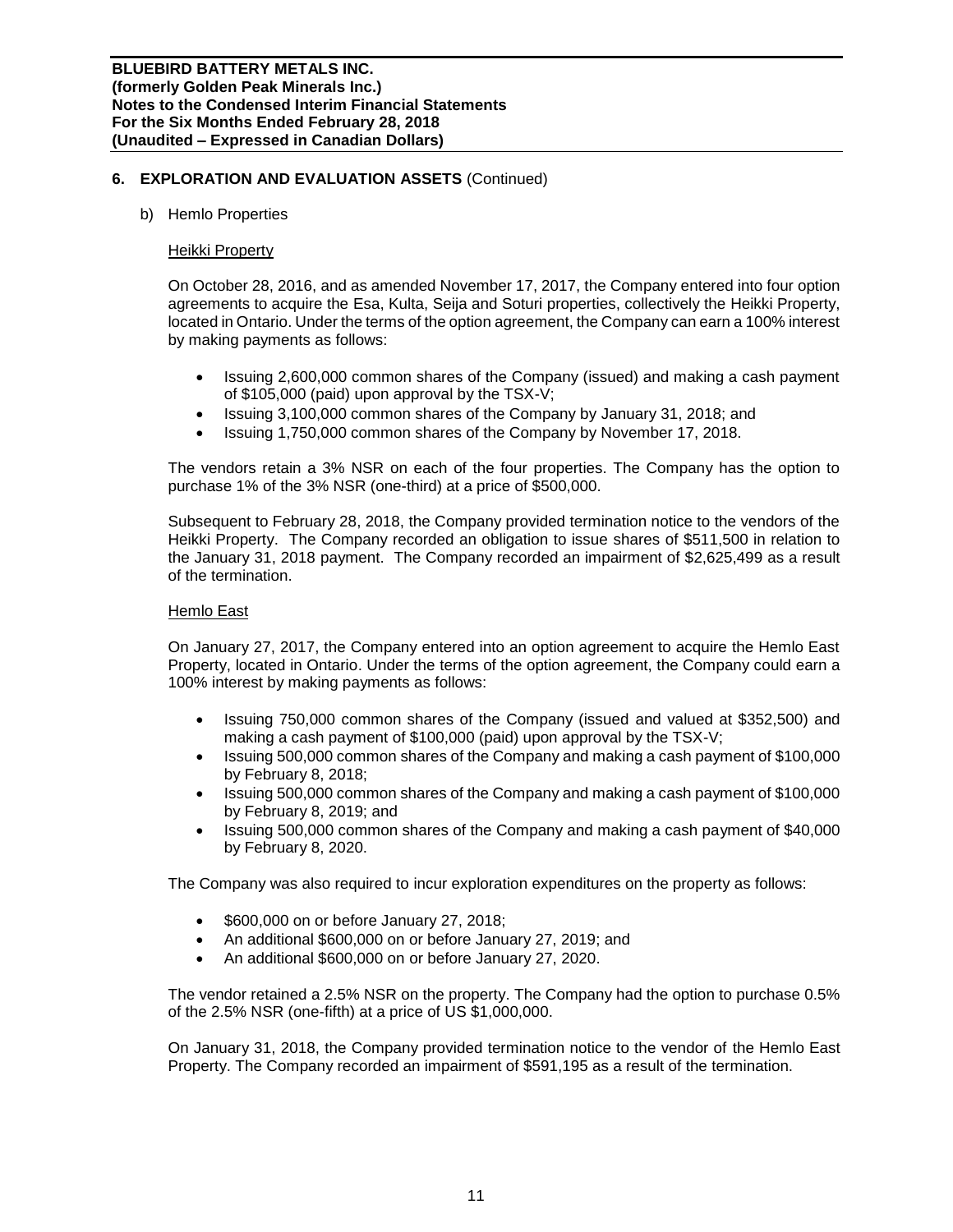b) Hemlo Properties (continued)

#### Hemlo East Extension and Hemlo West

On May 31, 2017, and as amended December 18, 2017 and January 31, 2018, the Company entered into two agreements to acquire additional claims in the Hemlo area. Under the terms of the agreements, the Company could earn a 100% interest by making payments as follows:

- Issuing 2,200,000 common shares of the Company upon approval by the TSX-V (issued and valued at \$682,000); and
- Issuing 1,000,000 common shares of the Company and making a cash payment of \$500,000 by March 2, 2018.

The vendors retained a 2% NSR on each property. The Company had the option to purchase 1% of each 2% NSR (one-half) at a price of \$1,000,000 each.

Subsequent to February 28, 2018, the Company provided termination notice to the vendors of the Hemlo East Extension Property and Hemlo West Property. The Company recorded an impairment of \$687,600 as a result of the terminations.

c) Grenfell Property

On October 13, 2016, the Company entered into an option agreement to acquire the Grenfell Property located in Ontario. Under the terms of the option agreement, the Company could earn a 100% interest by making payments as follows:

- Issuing 250,000 common shares of the Company (issued) and making a cash payment of \$50,000 (paid) upon approval by the TSX-V;
- Issuing 250,000 common shares of the Company and making a cash payment of \$50,000 by October 26, 2017;
- Issuing 250,000 common shares of the Company and making a cash payment of \$50,000 by October 26, 2018; and
- Issuing 250,000 common shares of the Company and making a cash payment of \$50,000 by October 26, 2019.

In the event of a minimum discovery of 1,000,000 ounces of gold or gold equivalent resource, the Company would pay a bonus of \$1,000,000 to the optionor upon completion of a National Instrument 43-101 *Standards of Disclosure for Mineral Projects* compliant report.

The original vendor retained a 2% NSR on the property. The Company had the option to purchase 1% of the 2% NSR (one-half) at a price of \$1,000,000.

The Company determined it would not make the payment of 250,000 common shares and \$50,000 due on October 26, 2017. The property was written down to \$nil on August 31, 2017.

d) Lac Lapointe Property

On February 15, 2016, the Company entered into an option agreement to acquire a 100% undivided interest in 20 mineral claims located in Quebec. Under the terms of the option agreement, the Company could earn a 100% interest by making payments as follows:

- Issuing 132,500 common shares of the Company upon approval by the TSX-V (issued);
- Cash payment of \$40,000 on or before August 15, 2017; and
- Cash payment of \$100,000 on or before February 15, 2019.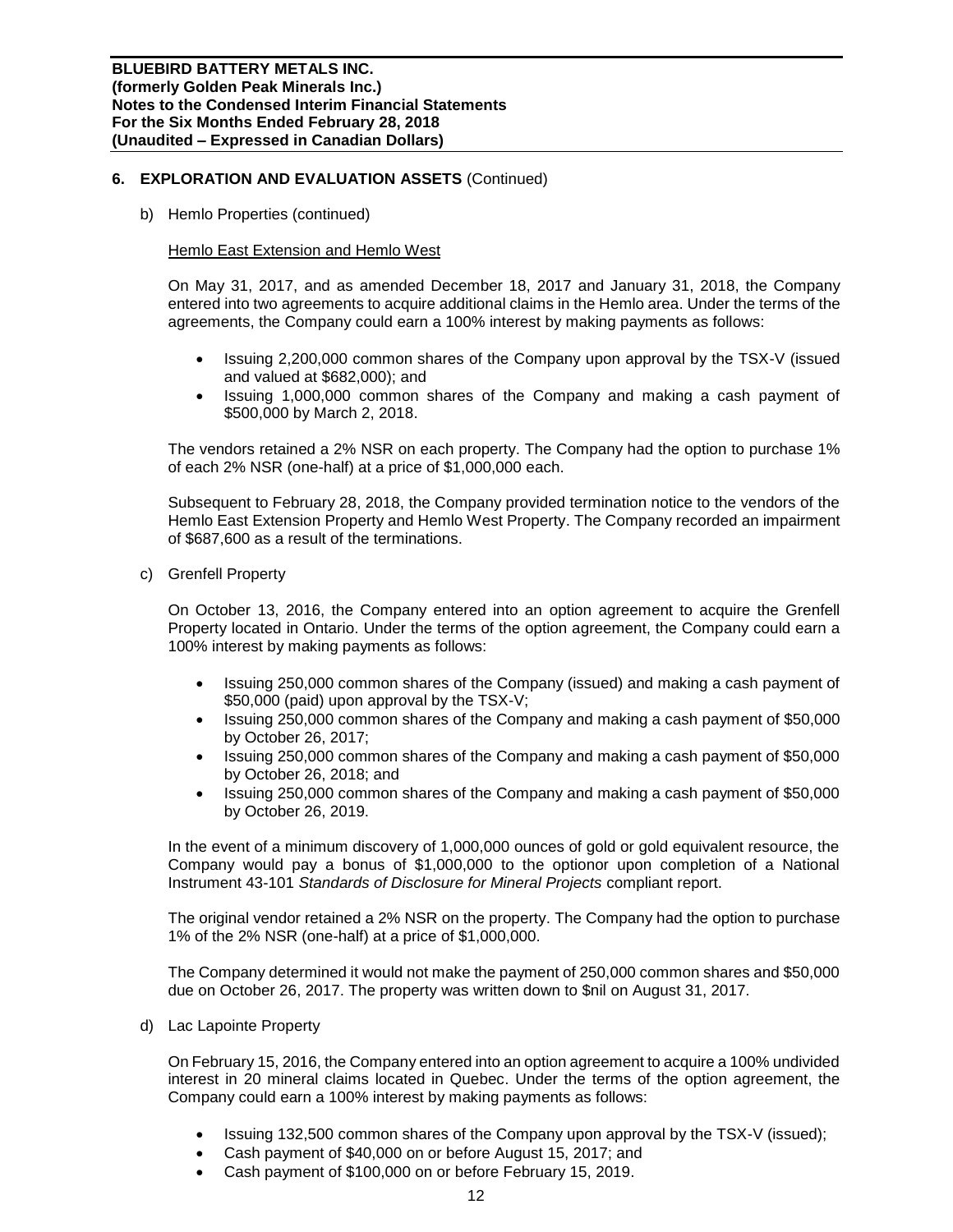d) Lac Lapointe Property (continued)

The vendor retained a 2% gross overriding royalty return ("GORR") on the property. The Company had the option to purchase 1% of the 2% GORR (one-half return) at a price of \$1,000,000.

The Company did not make the payment of \$40,000 due on August 15, 2017. Accordingly, the property was written down to \$nil.

e) Foubert Lake Property

On June 26, 2015, the Company entered into an agreement to acquire a 100% undivided interest in 11 mineral claims located in Quebec. As consideration, the Company paid a total of \$11,000 in cash and issued a total of 240,000 common shares of the Company at a value of \$144,000.

The vendor retains a 1% NSR on the property. The Company has the option to purchase the NSR at a price of \$500,000.

At August 31, 2017, the Company determined that the value of the property was impaired, and it was written down to \$nil.

f) Oyster Property

On September 23, 2015, the Company entered into an agreement to acquire a 100% undivided interest in 4 mineral claims located in Manitoba. As consideration, the Company issued 100,000 common shares of the Company at a value of \$60,000.

The vendor retains a 3% GORR on the property. The Company has the option to purchase 1% of the 3% GORR (one-third) at a price of \$1,000,000.

At August 31, 2017, the Company determined that the value of the property was impaired, and it was written down to \$nil.

# **7. RELATED PARTY BALANCES AND TRANSACTIONS**

These amounts of key management compensation are included in exploration and evaluation assets and the amounts shown on the condensed interim statements of comprehensive loss:

|                 | <b>Six Months</b><br><b>Ended</b><br>February 28,<br>2018 | <b>Six Months</b><br><b>Ended</b><br>February 28,<br>2017 |
|-----------------|-----------------------------------------------------------|-----------------------------------------------------------|
| Management fees | \$<br>35,000                                              | \$<br>73,250                                              |
| Geological      | \$<br>87,500                                              | \$                                                        |

Key management includes directors and officers of the Company, including the Chief Executive Officer and Chief Financial Officer.

During the six months ended February 28, 2018, the Company paid or accrued \$nil (2017 - \$37,000) for consulting fees to companies controlled by directors and \$18,000 (2017 - \$nil) in rent to a company in which an officer of the Company is an officer and director.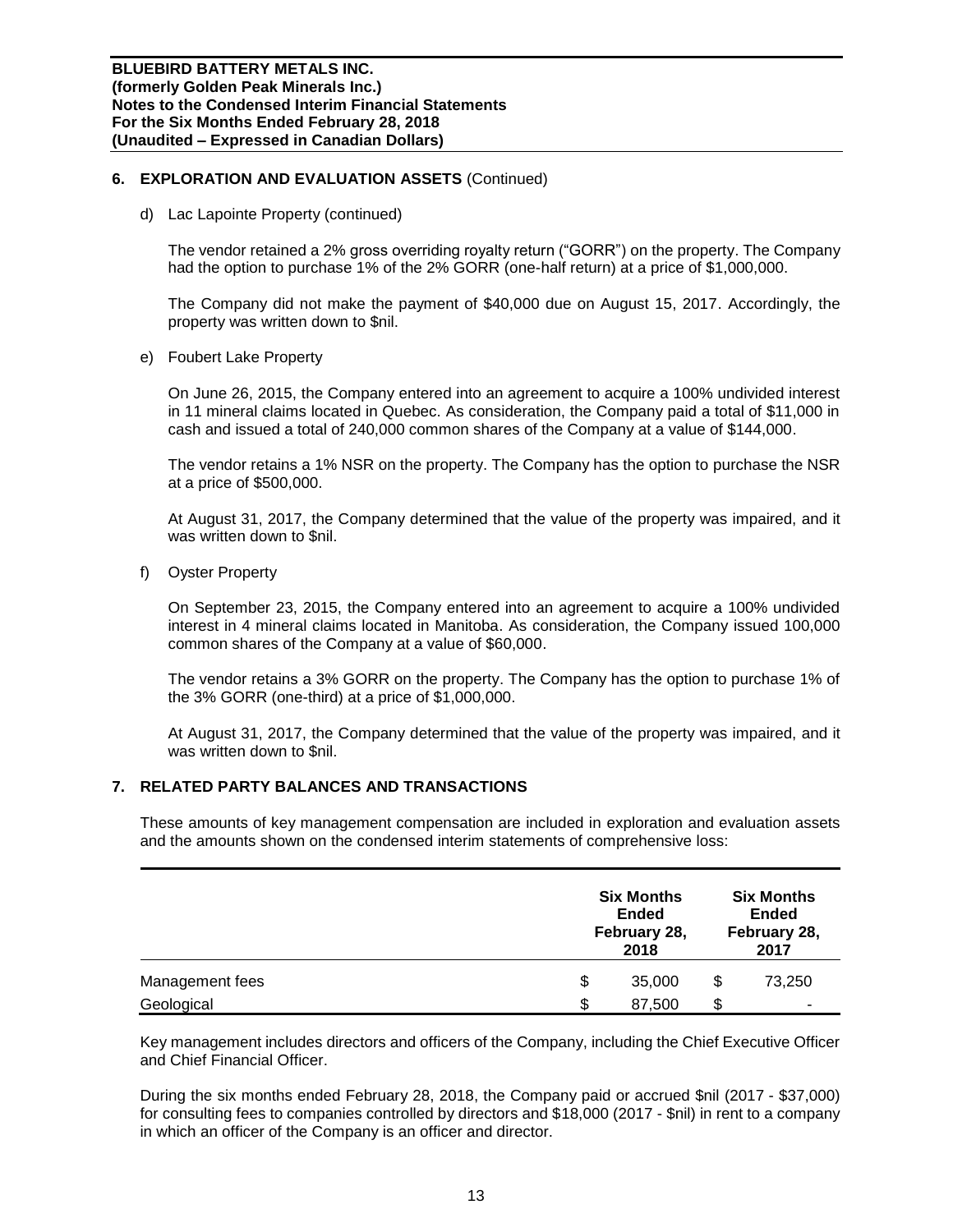**BLUEBIRD BATTERY METALS INC. (formerly Golden Peak Minerals Inc.) Notes to the Condensed Interim Financial Statements For the Six Months Ended February 28, 2018 (Unaudited – Expressed in Canadian Dollars)**

# **7. RELATED PARTY BALANCES AND TRANSACTIONS** (Continued)

As at February 28, 2018, included in accounts payable and accrued liabilities is \$32,958 (August 31, 2017 - \$3,216) due to a company controlled by an officer of the Company and \$nil (August 31, 2017 - \$47,032) due to a company in which an officer of the Company is an officer and director for shared administrative costs. These amounts are unsecured, non-interest-bearing and have no fixed terms of repayment.

# **8. OTHER LIABILITY AND FLOW-THROUGH COMMITMENT**

### Other Liability

Other liability consists of the liability portion of the flow-through shares issued.

During the year ended August 31, 2017, the Company issued 2,022,998 flow-through shares at a price of \$0.65 per share. The premium paid by investors was calculated as \$0.15 per share. Accordingly, \$303,450 was recorded as other liability. As at February 28, 2018, the balance of other liability has been reduced to \$nil as a result of qualifying expenditures incurred by the Company. This resulted in other income of \$25,338 for the six months ended February 28, 2018.

### Flow-Through Commitment

At February 28, 2018, the Company had no remaining commitment to incur exploration expenditures in relation to its December 2016 flow-through share financing.

Included in accounts payable and accrued liabilities at February 28, 2018 is a provision for Part XII.6 tax of \$nil (August 31, 2017 - \$1,949). During the six months ended February 28, 2018, the Company incurred \$57 for Part XII.6 tax and other provincial taxes in relation to its December 2016 flow-through share financing (2017 - \$1,339 in relation to its December 2015 flow-through share financing).

### **9. SHARE CAPITAL**

a) Authorized

The Company is authorized to issue an unlimited number of common shares without par value.

b) Issued and outstanding

### *Six Months Ended February 28, 2018*

• On February 23, 2018, the Company completed a non-brokered private placement for gross proceeds of \$1,697,346. The Company issued 14,144,546 units at a price of \$0.12 per unit. Each unit consisted of one common share of the Company and one share purchase warrant. Each warrant entitles the holder to acquire one common share of the Company at an exercise price of \$0.15 for a period of two years.

The Company incurred finder's fees of \$83,914 and other share issue costs of \$9,237. The Company also issued 339,285 finder's warrants valued at \$72,557 (Note 9(c)) and entitling the holder to acquire one non-flow-through common share of the Company at an exercise price of \$0.15 for a period of two years.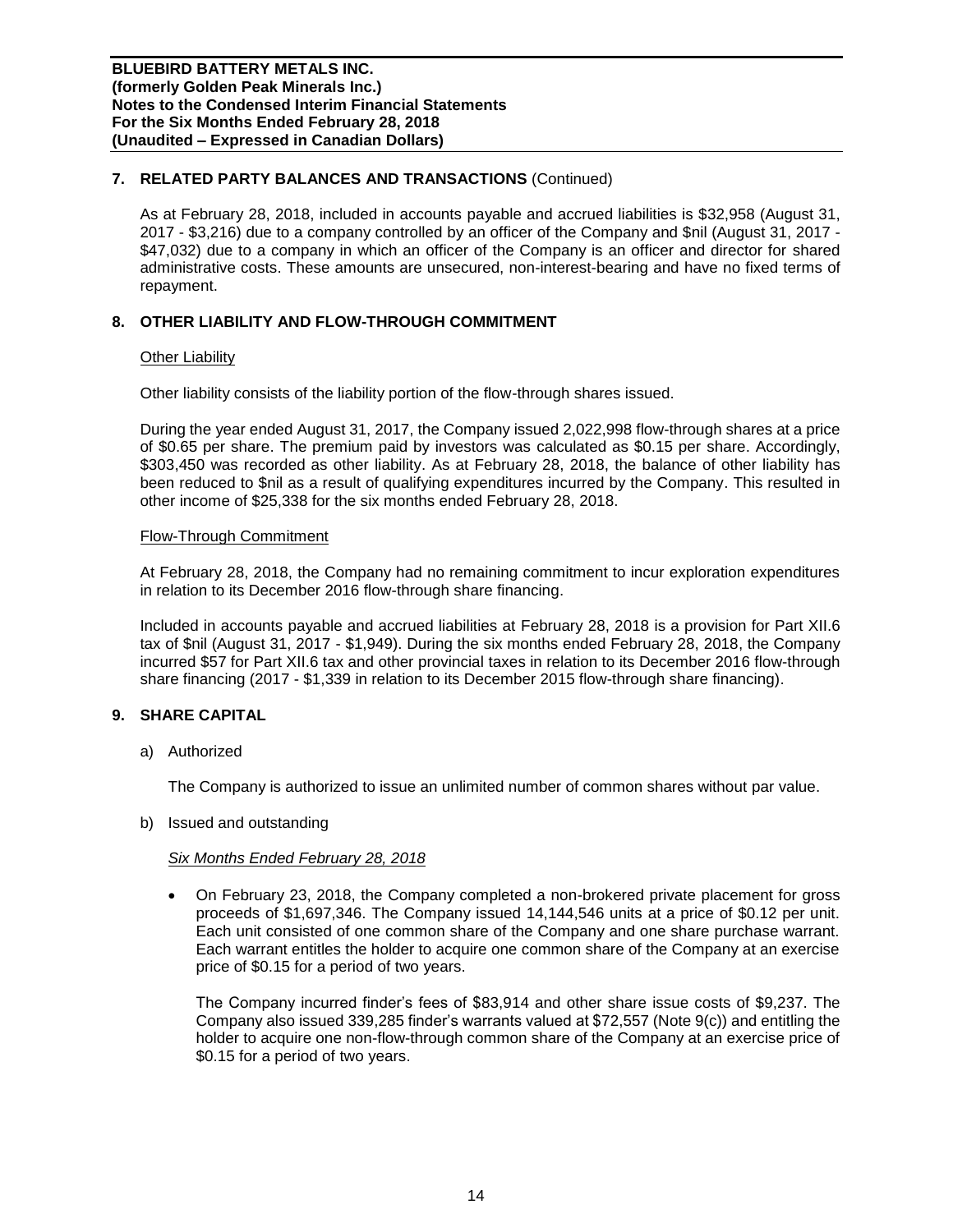b) Issued and outstanding (continued)

*Year Ended August 31, 2017*

- On September 26, 2016, the Company completed a non-brokered private placement for gross proceeds of \$499,999. The Company issued 4,166,658 units at a price of \$0.12 per unit. Each unit consisted of one common share of the Company and one share purchase warrant. Each warrant entitles the holder to acquire one common share of the Company at an exercise price of \$0.20 for a period of two years. The Company incurred share issue costs of \$3,483.
- On October 26, 2016, the Company settled accounts payable and accrued liabilities of \$50,300 by issuing 9,259 common shares and 177,037 units, each unit consisted of one common share and one non-transferable warrant of the Company. Each warrant entitles the holder to acquire one common share of the Company at an exercise price of \$0.36 for a period of four years. The fair value of the common shares issued was \$4,074 and the fair value of the units issued was \$153,559. Accordingly, the Company realized a loss on settlement of accounts payable of \$107,333.
- On October 26, 2016, the Company issued 250,000 common shares valued at \$110,000 for the acquisition of the Grenfell Property (Note 6(c)).
- On November 17, 2016, the Company issued 2,600,000 common shares valued at \$1,040,000 for the acquisition of the Heikki Property (Note 6(b)).
- On December 20, 2016, the Company completed a non-brokered private placement for gross proceeds of \$2,314,949. The Company issued 2,000,000 non-flow-through common shares of the Company at a price of \$0.50 per share and 2,022,998 flow-through common shares of the Company at a price of \$0.65 per share. The premium paid by investors on the flow-through units was calculated as \$0.15 per share. Accordingly, \$303,450 was recorded as other liability.

The Company incurred finder's fees of \$196,495 and other share issue costs of \$12,325. The Company also issued 332,300 finder's warrants valued at \$126,231 (Note 9(c)) and entitling the holder to acquire one non-flow-through common share of the Company at an exercise price of \$0.50 for a period of two years.

- On February 9, 2017, the Company issued 750,000 common shares valued at \$352,500 for the acquisition of the Hemlo East Property (Note 6(b)).
- On April 13, 2017, the Company issued 1,200,000 common shares valued at \$600,000 for the acquisition of the Maybrun Property (Note 6(a)).
- On June 19, 2017, the Company issued 2,200,000 common shares valued at \$682,000 for the acquisition of the Hemlo East Extension and the Hemlo West (Note 6(b)).
- On June 19, 2017, the Company issued 25,000 common shares valued at \$7,000 for the acquisition of the Atikwa Lake Property (Note 6(a)).
- During the year ended August 31, 2017, the Company received \$100,000 pursuant to the exercise of 500,000 warrants and \$7,600 on the exercise of 38,000 stock options. The Company transferred \$3,137, the previously recorded fair value of the stock options, from contributed surplus to share capital upon exercise of the stock options.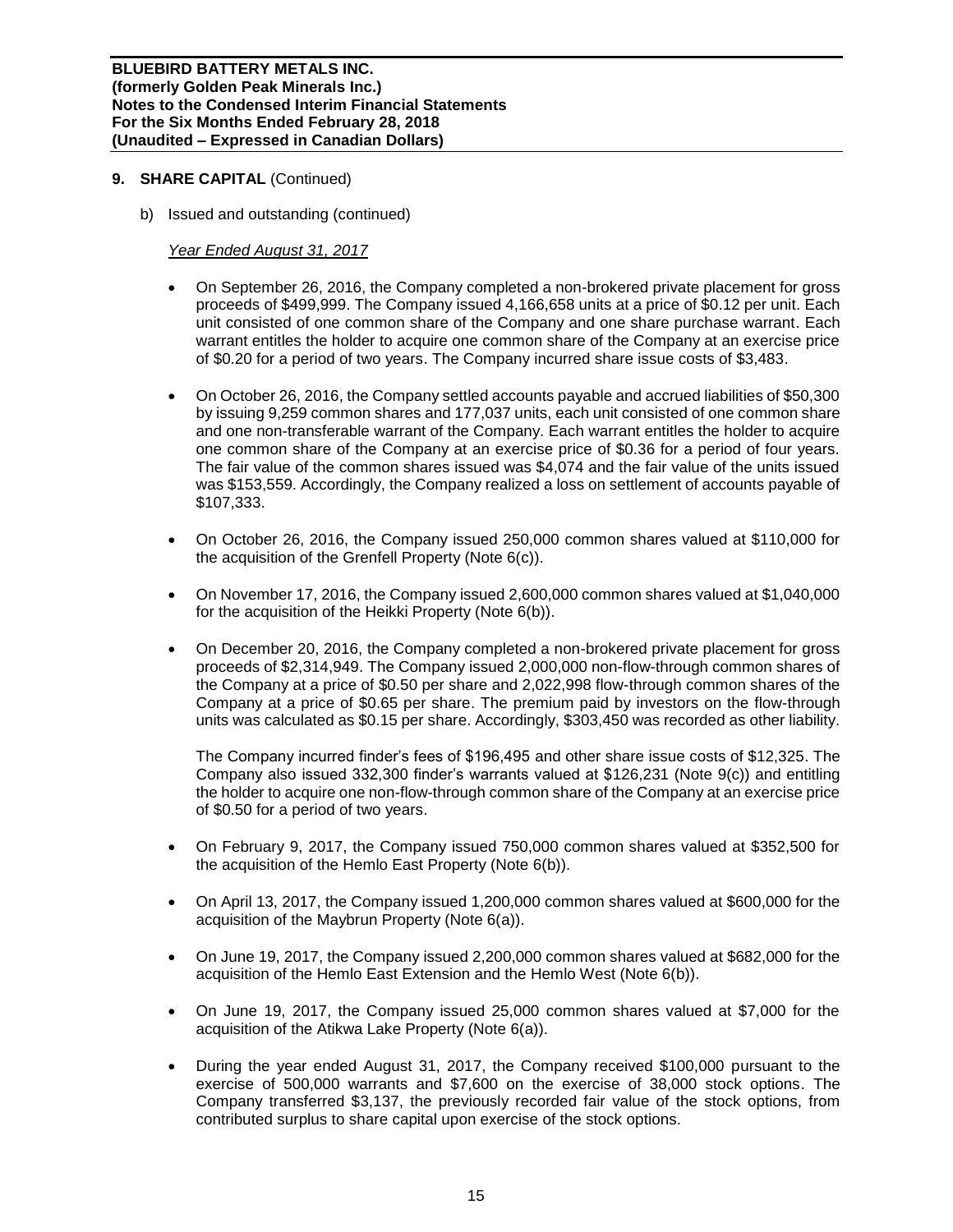c) Warrants

Warrant transactions and the number of warrants outstanding for the six months ended February 28, 2018 and the year ended August 31, 2017 are summarized as follows:

|                                  |                       | <b>Six Months Ended</b><br><b>February 28, 2018</b> |                       | <b>Year Ended</b><br><b>August 31, 2017</b>  |
|----------------------------------|-----------------------|-----------------------------------------------------|-----------------------|----------------------------------------------|
|                                  | Number of<br>Warrants | Weighted<br>Average<br><b>Exercise Price</b>        | Number of<br>Warrants | Weighted<br>Average<br><b>Exercise Price</b> |
| Outstanding, beginning of period | 4,188,566             | \$0.23                                              | 258,002               | \$1.37                                       |
| <b>Issued</b>                    | 14,543,831            | \$0.15                                              | 4,675,995             | \$0.23                                       |
| Exercised                        |                       | ۰                                                   | (500,000)             | \$0.20                                       |
| <b>Expired</b>                   |                       | ۰                                                   | (245,431)             | \$1.40                                       |
| Outstanding, end of period       | 18,732,397            | \$0.17                                              | 4,188,566             | \$0.23                                       |

The following warrants were outstanding and exercisable at February 28, 2018:

|                    | <b>Weighted Average</b><br><b>Remaining Contractual</b> |                       |            |
|--------------------|---------------------------------------------------------|-----------------------|------------|
| Expiry Date        | Life in Years                                           | <b>Exercise Price</b> | Warrants   |
| September 26, 2018 | 0.58                                                    | \$0.20                | 3.666.658  |
| December 20, 2018  | 0.81                                                    | \$0.50                | 332,300    |
| December 24, 2018  | 0.82                                                    | \$0.70                | 12.571     |
| February 23, 2020  | 1.99                                                    | \$0.15                | 14,543,831 |
| October 26, 2020   | 2.66                                                    | \$0.36                | 177,037    |
|                    | 1.69                                                    |                       | 18.732.397 |

The Company applies the fair value method using the Black-Scholes option pricing model in accounting for its finder's warrants granted. The fair value of each finder's warrant grant was calculated using the following weighted average assumptions:

|                                        | <b>Six Months Ended</b><br><b>February 28, 2018</b> | Year Ended<br><b>August 31, 2017</b> |
|----------------------------------------|-----------------------------------------------------|--------------------------------------|
| Expected life (years)                  | 2.00                                                | 3.00                                 |
| Risk-free interest rate                | 1.78%                                               | 0.50%                                |
| Expected annualized volatility         | 104%                                                | 235%                                 |
| Dividend yield                         | N/A                                                 | N/A                                  |
| Stock price at grant date              | \$0.27                                              | \$0.60                               |
| Exercise price                         | \$0.15                                              | \$0.70                               |
| Weighted average grant date fair value | \$0.18                                              | \$0.57                               |

Option pricing models require the input of highly subjective assumptions regarding volatility. The Company has used historical volatility to estimate the volatility of the share price.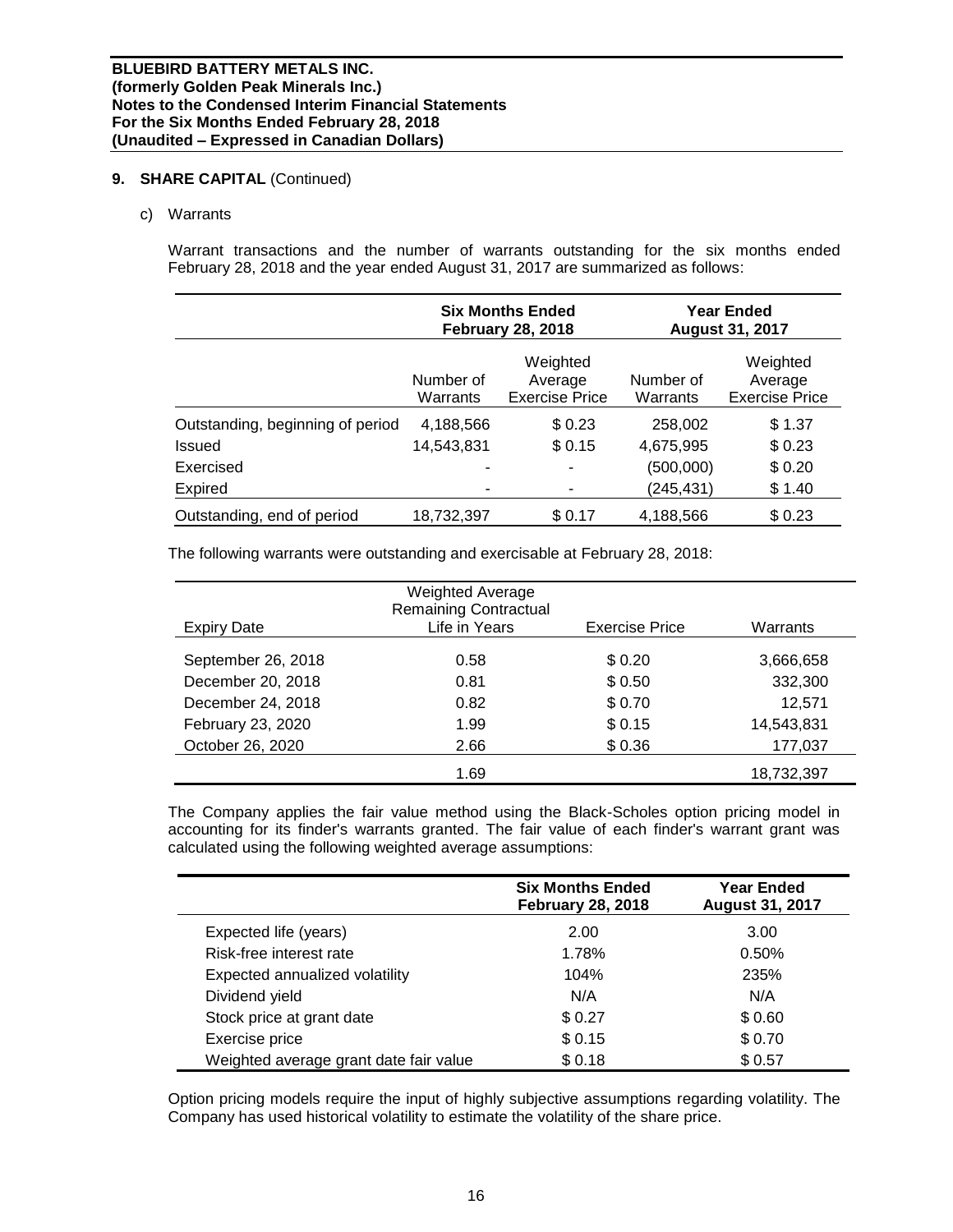d) Stock options

The Company adopted a Stock Option Plan (the "Plan") to grant incentive stock options to directors, officers, employees and consultants. Under the plan, the aggregate number of common shares that may be subject to option at any one time may not exceed 10% of the issued common shares of the Company as of that date, including options granted prior to the adoption of the Plan. Options granted may not exceed a term of 10 years, and the term will be reduced to one year following the date of death of the optionee. All options vest when granted unless they are otherwise specified by the Board of Directors or if they are granted for investor relations activities. Options granted for investor relations activities vest over a 12-month period with no more than 25% of the options vesting in any three-month period.

The following is a summary of option transactions under the Company's stock option plan for the six months ended February 28, 2018 and the year ended August 31, 2017:

|                                  | <b>Six Months Ended</b><br><b>February 28, 2018</b> |          | <b>Year Ended</b><br><b>August 31, 2017</b> |          |
|----------------------------------|-----------------------------------------------------|----------|---------------------------------------------|----------|
|                                  |                                                     | Weighted |                                             | Weighted |
|                                  |                                                     | Average  |                                             | Average  |
|                                  | Number of                                           | Exercise | Number of                                   | Exercise |
|                                  | Options                                             | Price    | Options                                     | Price    |
|                                  |                                                     |          |                                             |          |
| Outstanding, beginning of period | 1,389,000                                           | \$0.42   | 16.000                                      | \$1.50   |
| Expired                          | (114,000)                                           | \$0.20   | (25,000)                                    | \$0.40   |
| Exercised                        |                                                     |          | (38,000)                                    | \$0.20   |
| Forfeited                        |                                                     |          | (16,000)                                    | \$1.50   |
| Granted                          |                                                     | ۰        | 1,452,000                                   | \$0.38   |
| Outstanding, end of period       | 1,275,000                                           | \$0.40   | 1,389,000                                   | \$0.42   |

The following options were outstanding and exercisable at February 28, 2018:

|                | Weighted<br>Average<br>Remaining<br>Contractual Life |                       |             |             |
|----------------|------------------------------------------------------|-----------------------|-------------|-------------|
| Expiry Date    | in Years                                             | <b>Exercise Price</b> | Outstanding | Exercisable |
| April 11, 2020 | 2.12                                                 | \$0.40                | 1,275,000   | 1,275,000   |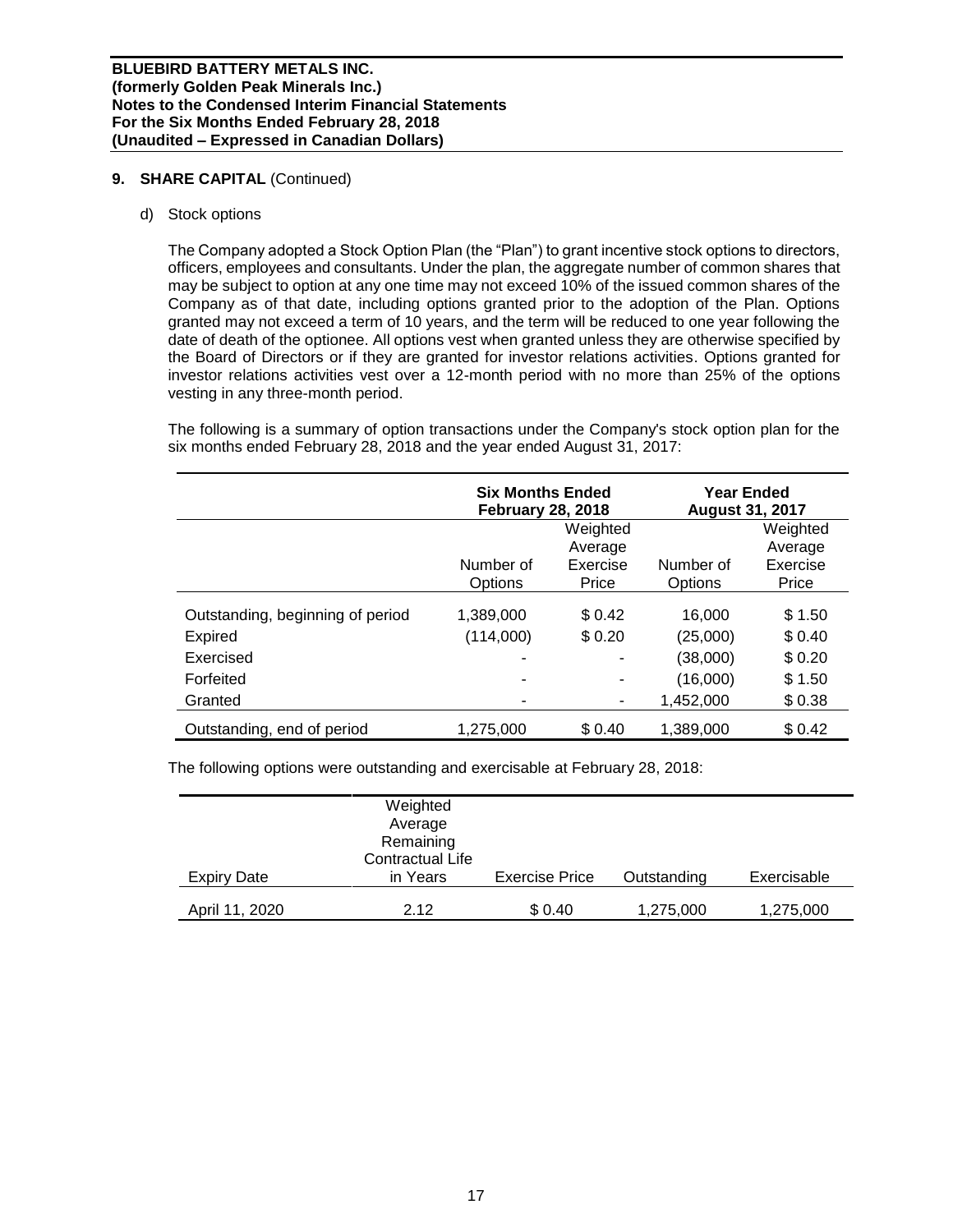d) Stock options (continued)

The Company applies the fair value method using the Black-Scholes option pricing model in accounting for its stock options granted. The fair value of each stock option grant was calculated using the following weighted average assumptions:

|                                        | <b>Six Months Ended</b><br><b>February 28, 2018</b> | <b>Year Ended</b><br><b>August 31, 2017</b> |
|----------------------------------------|-----------------------------------------------------|---------------------------------------------|
| Expected life (years)                  | N/A                                                 | 3.00                                        |
| Risk-free interest rate                | N/A                                                 | 0.83%                                       |
| Expected annualized volatility         | N/A                                                 | 136%                                        |
| Dividend yield                         | N/A                                                 | N/A                                         |
| Stock price at grant date              | N/A                                                 | \$0.41                                      |
| Exercise price                         | N/A                                                 | \$0.40                                      |
| Weighted average grant date fair value | N/A                                                 | \$0.29                                      |

Option pricing models require the input of highly subjective assumptions regarding volatility. The Company has used historical volatility to estimate the volatility of the share price.

# **10. FINANCIAL INSTRUMENTS**

The Company's financial instruments include cash, amounts receivable and accounts payable. Cash is classified as FVTPL. Amounts receivable is classified as loans and receivables. Accounts payable is classified as other financial liabilities. The carrying values of these instruments approximate their fair values due to the relatively short periods to maturity of these instruments.

The following table sets forth the Company's financial assets measured at fair value by level within the fair value hierarchy as follows:

| <b>February 28, 2018</b> | Level 1     | Level 2 | <b>Level 3</b> | Total       |
|--------------------------|-------------|---------|----------------|-------------|
| Cash                     | \$1,359,452 | ۰       | S<br>۰         | \$1,359,452 |
| <b>August 31, 2017</b>   | Level 1     | Level 2 | <b>Level 3</b> | Total       |
| Cash                     | 178,018     | \$<br>۰ | S<br>۰         | 178,018     |

### Financial risk management objectives and policies

The risks associated with these financial instruments and the policies on how to mitigate these risks are set out below. Management manages and monitors these exposures to ensure appropriate measures are implemented on a timely and effective manner.

a) Credit risk

Credit risk is the risk of an unexpected loss if a customer or third party to a financial instrument fails to meet its contractual obligations. Financial instruments that potentially subject the Company to concentrations of credit risk consist principally of cash. To minimize the credit risk on cash, the Company places its cash with a major Canadian financial institution.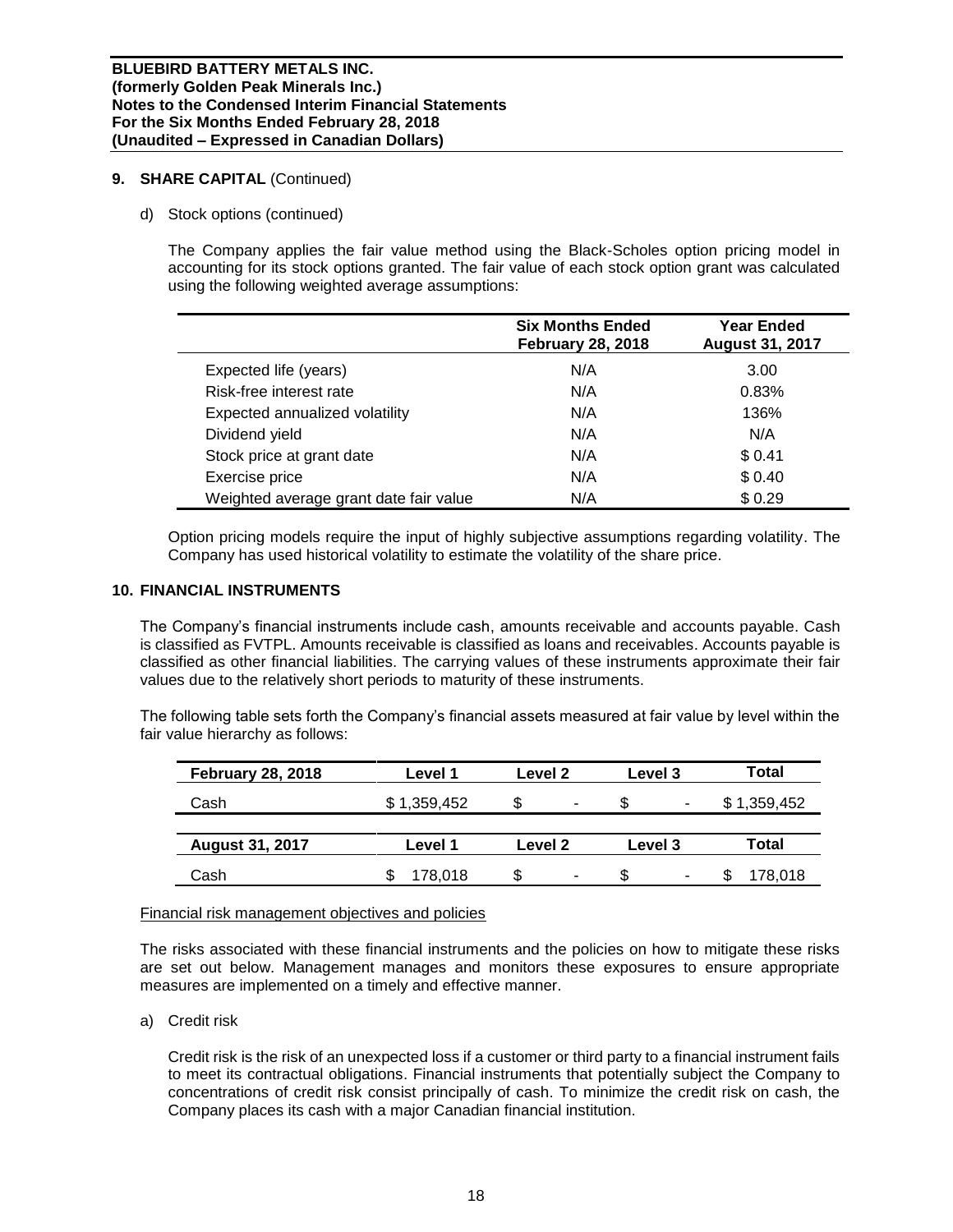### **10. FINANCIAL INSTRUMENTS** (Continued)

Financial risk management objectives and policies (continued)

b) Liquidity risk

The Company manages liquidity risk by maintaining a balance between continuity of funding and flexibility through the use of borrowings. Management closely monitors the liquidity position and expects to have adequate sources of funding to finance the Company's projects and operations. As at February 28, 2018, the Company had cash of \$1,359,452 (August 31, 2017 - \$178,018) to settle accounts payable and accrued liabilities of \$415,279 (August 31, 2017 - \$191,701), which fall due for payment within 30 days of February 28, 2018. All of the liabilities presented as accounts payable are due within 30 days of the reporting date.

c) Market risk

Market risk is the risk that changes in market prices, such as foreign exchange rates and interest rates, will affect the Company's income or the value of its holdings of financial instruments. The objective of market risk management is to manage and control market risk exposures within acceptable parameters, while optimizing the return on capital.

- *i) Currency risk –* The Company's expenses are denominated in Canadian dollars. The Company's corporate office is based in Canada and current exposure to exchange rate fluctuations is minimal. The Company does not have any significant foreign currency denominated monetary assets or liabilities.
- *ii) Interest rate risk –* The Company is exposed to interest rate risk on the variable rate of interest earned on bank deposits. The fair value interest rate risk on bank deposits is insignificant, as the deposits are short-term. The Company has not entered into any derivative instruments to manage interest rate fluctuations. The Company has no interest-bearing financial liabilities.
- *iii) Other price risk -* Other price risk is the risk that the fair value or future cash flows of a financial instrument will fluctuate due to changes in market prices, other than those arising from interest rate risk. The Company does not have significant exposure to this risk.

# **11. MANAGEMENT OF CAPITAL**

The Company considers its capital to be comprised of shareholders' equity.

The Company manages the capital structure and makes adjustments to it in light of changes in economic conditions and the risk characteristics of the underlying assets. To maintain or adjust the capital structure, the Company may attempt to issue new shares. Although the Company has been successful at raising funds in the past through the issuance of share capital, it is uncertain whether it will continue this method of financing due to the current difficult market conditions.

In order to facilitate the management of its capital requirements, the Company prepares expenditure budgets that are updated as necessary depending on various factors, including successful capital deployment and general industry conditions.

Management reviews the capital structure on a regular basis to ensure that the above objectives are met. There have been no changes to the Company's approach to capital management during the six months ended February 28, 2018. The Company is not subject to externally imposed capital requirements.